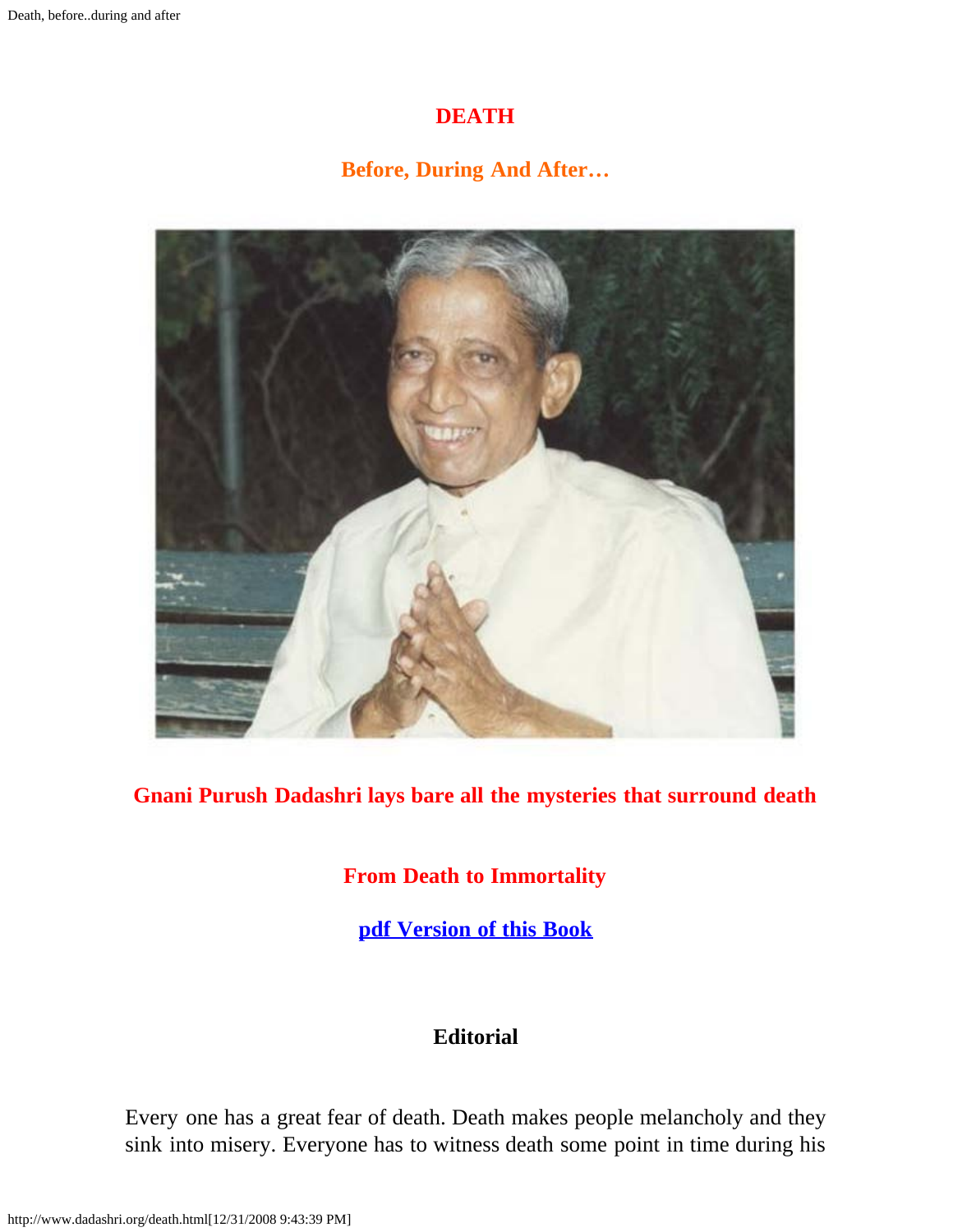or her life. At such a time hundreds of questions regarding the true nature of death may arise in a person's mind. When he does not find any answers, he becomes perplexed. People have an ardent desire to discover the mystery surrounding death. A lot has been written on the topic, but it is all mere intellectual exercises.

What is death? What was before this death? What is happening in the dying process? What happens after death? Who can talk about the experience of death? The dead cannot speak of their experiences. Those who are born do not have knowledge of their prior existence. No one knows what happens before birth and after death. That is why the mystery of how one passes through the time before, during and after death remains unsolved. Dadashri, through his Gnan, has exposed all the mysteries of death exactly as they are.

When one learns about the facts surrounding death, his fears will be eased.

What should one do when a beloved one is dying? What is our real duty? How can we improve their next life? What should we do after the death of our loved one? With what understanding should we remain calm and balanced?

What is the truth behind the people's common belief of ceremonial offerings to the dead relative? What is the significance of the various socially prescribed ceremonies after death? Will all these rituals benefit the dead? Should one perform such rituals? The book here clarifies all these questions succinctly.

When the mysteries of death, which create fear in people, are exposed, one finds an unfailing consolation when facing such situations in life.

A Gnani Purush is someone who remains separate from his body and every event related to the body, separate from birth, and separate from death. He constantly remains the 'knower and observer' of his body. He experiences the eternal state of the Self, free from the bondage of birth and death. Gnani Purush, through His Gnan, sees it all as it is, and candidly tells us about the mystery of life and death, death and life and freedom from both.

The Soul is eternal. It is beyond birth and death. It is Absolute Knowledge. The Self is the absolute knower and observer. The Soul has no birth or death. Despite this, through his intellect, man perceives and experiences the cycle of birth and death. Naturally then the main question that arises is how do birth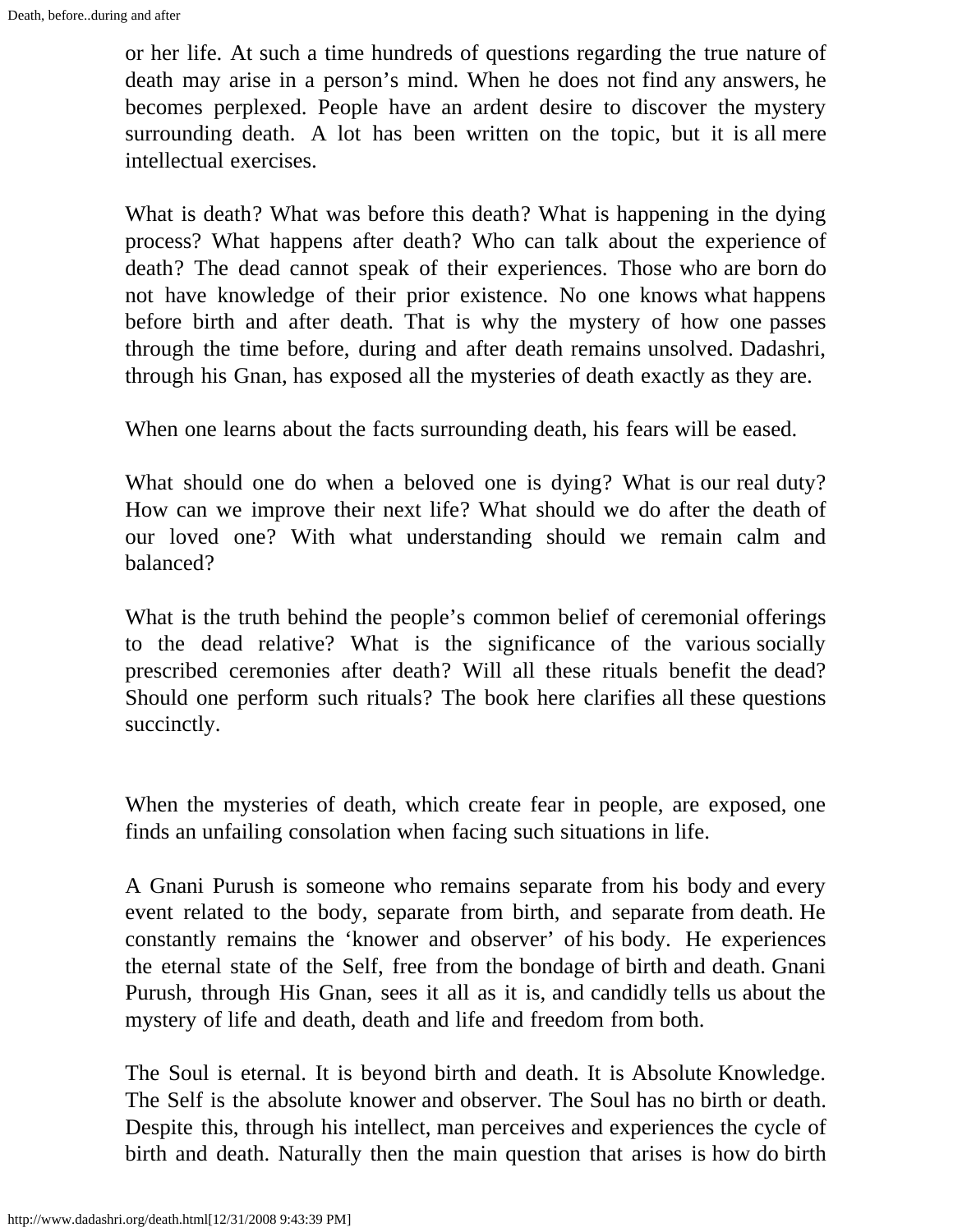and death occur? During birth and death, what other things besides the Soul are present? What happens to them all? Who is it that goes through rebirth? How does it happen? Who is it that goes and comes? How are the sequences of 'cause and effects' and 'effect and cause' established? How can that be stopped? How is life span determined? What does life span depend on? Who except the Gnani Purush can give exact scientific answers to such eternal questions?

Furthermore, what are the laws governing the entry of a worldly soul into various other life forms? What are the causes and consequences of suicide? What are spirits? Are there such things as ghosts? What are the laws governing the change of place of worldly life? What supports all the different life forms? How can one attain liberation from a particular planet? Where does the soul that attains liberation go? What is Siddha Gati? All such details are being uncovered here in this book.

No one other than the Gnani is able to explain with such exactness and detail, the understanding and qualities of the Soul and the ego.

One can achieve a state free from birth and death through the clarification of all mysteries of life and death. These facts are to be found in this booklet and it is will benefit the reader from worldly and spiritual aspects.

**-Dr. Niruben Amin**

### **During, Before and After Death**

#### **Part One**

#### **Freedom From the Cycles of Birth and Death**

**Questioner**: How can one escape the painful cycles of birth and death?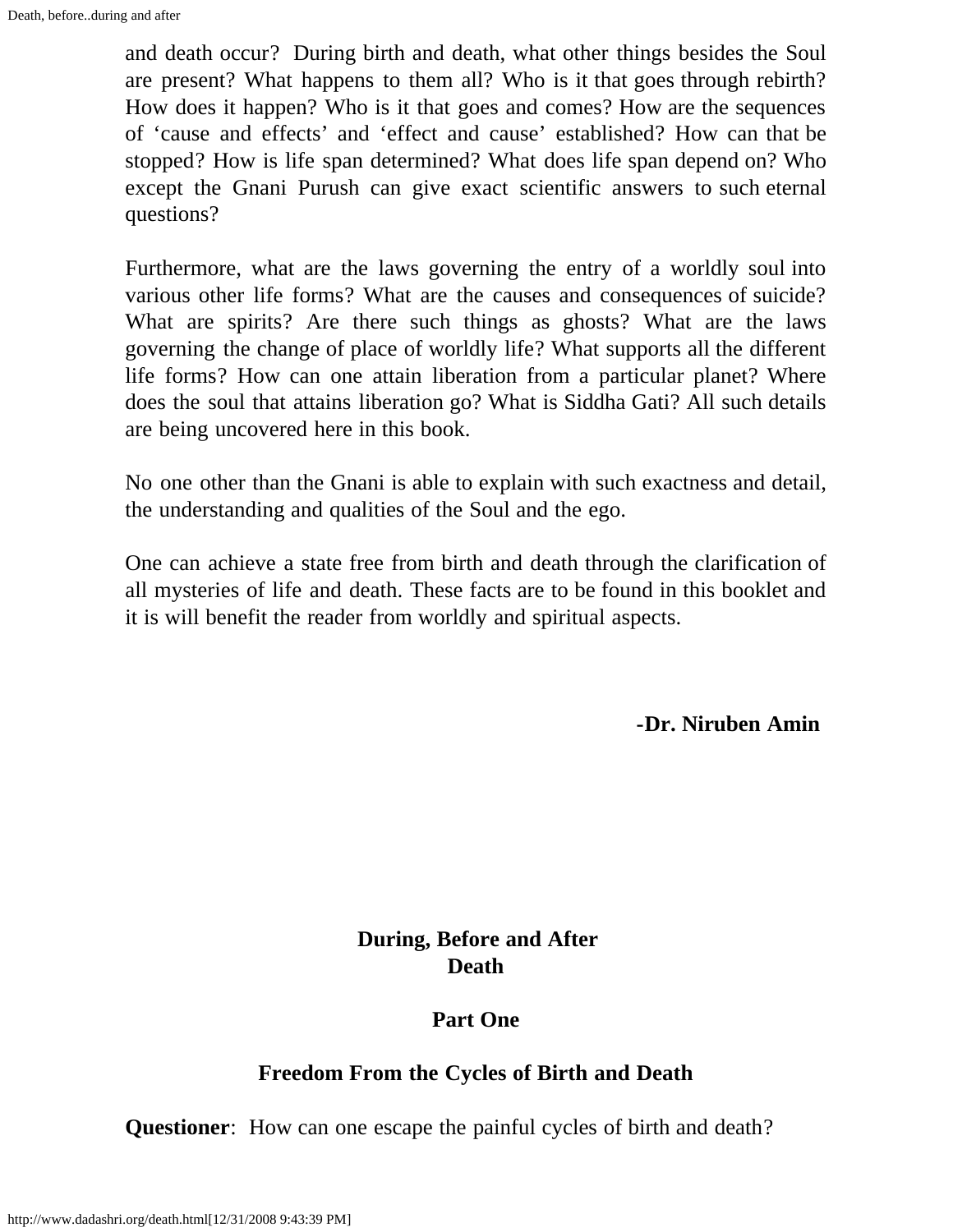**Dadashri:** That is a very good question. What is your name?

**Questioner:** Chandubhai.

**Dadashri:** Are you really Chandubhai?

**Questioner:** Yes.

**Dadashri:** Chandubhai is only your name, is it not?

**Questioner:** Yes.

**Dadashri:** Then who are you? We all agree that Chandubhai is your name, but who are you?

**Questioner:** To know that I have come here.

**Dadashri:** Once you find the answer to this question, you will break free from the painful cycles of birth and death.

Until now everything you have done, has been done in the name of Chandubhai. Should you not have kept at least something for yourself (pure Soul). Beware and be prepared to face the great betrayal.

At the time of death, nature strips you of your name and all that belongs to that name: your bank balance, property, family and even the clothes on your back. Everything. So then if you ask, 'what will come along with me?' then the answer is 'all the conflicts created with those you met in this life will accompany you.' Everything is confiscated by nature when one dies, therefore should one not do something for his real Self: his Soul?

# **Send Gift Packages For Your Next Life**

When you do things for people other than your own relatives, when you give them happiness through your donations of food, medicine, or knowledge, you bind merit karma (punya) and will reap the rewards of such deeds in your next life. If you have lived a life of non-violence such that no single being experiences fear from you, this again will reap great merit karma for your next life.

If it were possible for anyone to take material things with him into his next life, people would take everything. They would even take out a loan for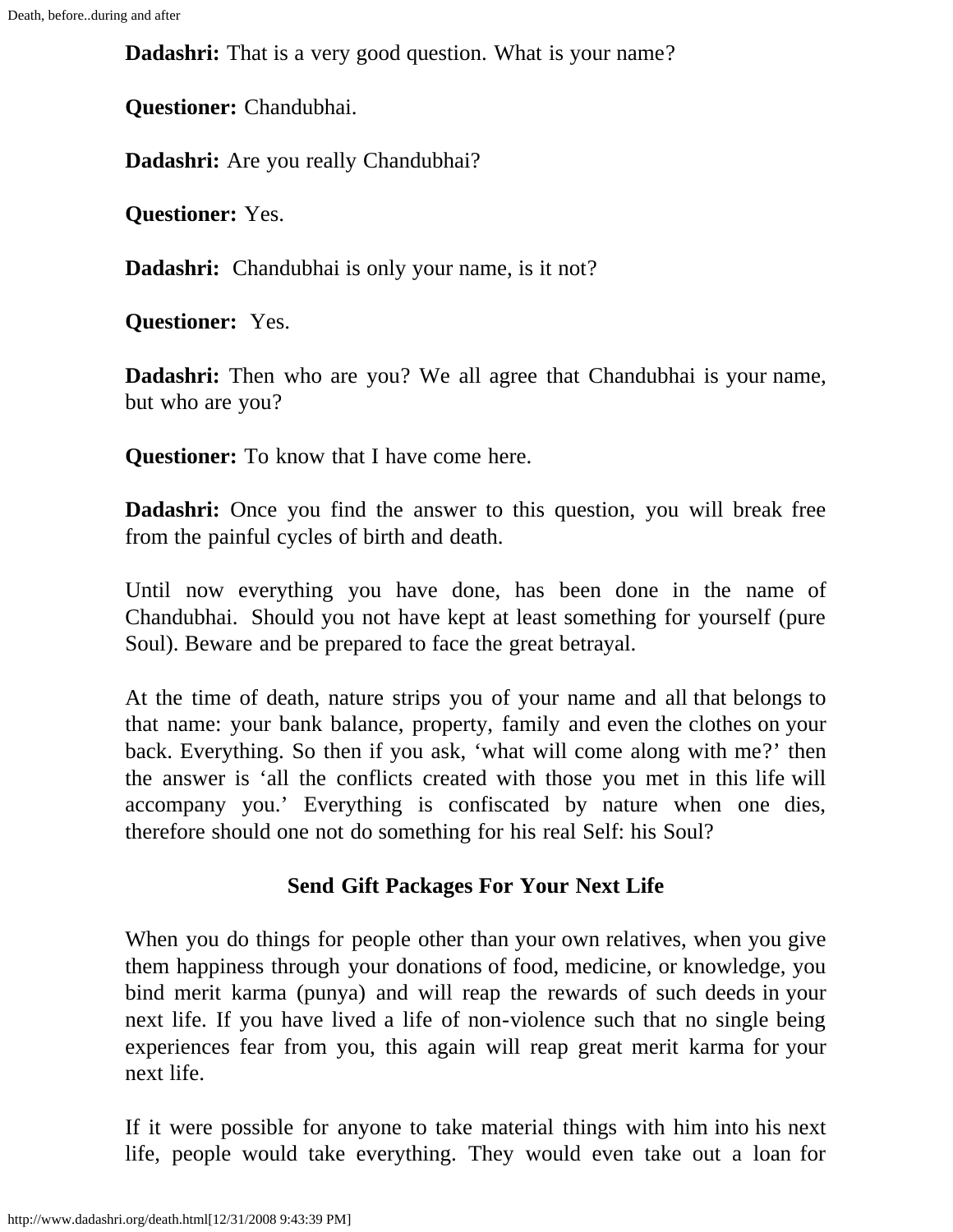millions of dollars. So it is a good thing that no one can take anything with him or her.

#### **The Illusion Called Maya**

Maya makes one take birth, get married and it also causes one's death. Whether one likes it or not, one does not have a choice in the matter. But it is certain that it is not maya that dominates. You are the owner and so everything has been played out according to your own wishes. This life is the net result, balance sheet of all that you had wished for in your previous life and based on that, maya is now running everything. So there is no point in complaining now. You had endorsed this final balance sheet and placed it in the hands of maya*.* Maya is the force that makes you forget the Self.

#### **Life Is A Prison**

**Questioner:** What is life in your enlightened view?

**Dadashri:** Life in my enlightened view is a prison. There are four kinds of prisons: Those who are in heaven are in the prison of simple surveillance with all comforts. The human beings are in a simple prison. The animals are in a prison of intense labor and hardship. Those in hell are in a prison of hell with life long pain and torture.

#### **The Saw Is Cutting This Life Log From The Moment Of Birth**

The body is slowly dying every second, but do people realize this? It is not until a log completely falls apart in two pieces that people say the log has been cut. Nevertheless it was in the process of being cut from the moment the saw first touched it.

#### **Fear Of Death**

There is constant fear in this world. The world is never void of fear for even a moment. And for whatever time one does not have any fear, he is living in ignorance of the real nature of this world. This happens because people are asleep even when their eyes are open (i.e. people are in a state of ignorance of the reality of this world).

**Questioner:** It is said that the Soul never dies. It is eternal.

**Dadashri:** The Soul never dies, but as long as you have not become the Soul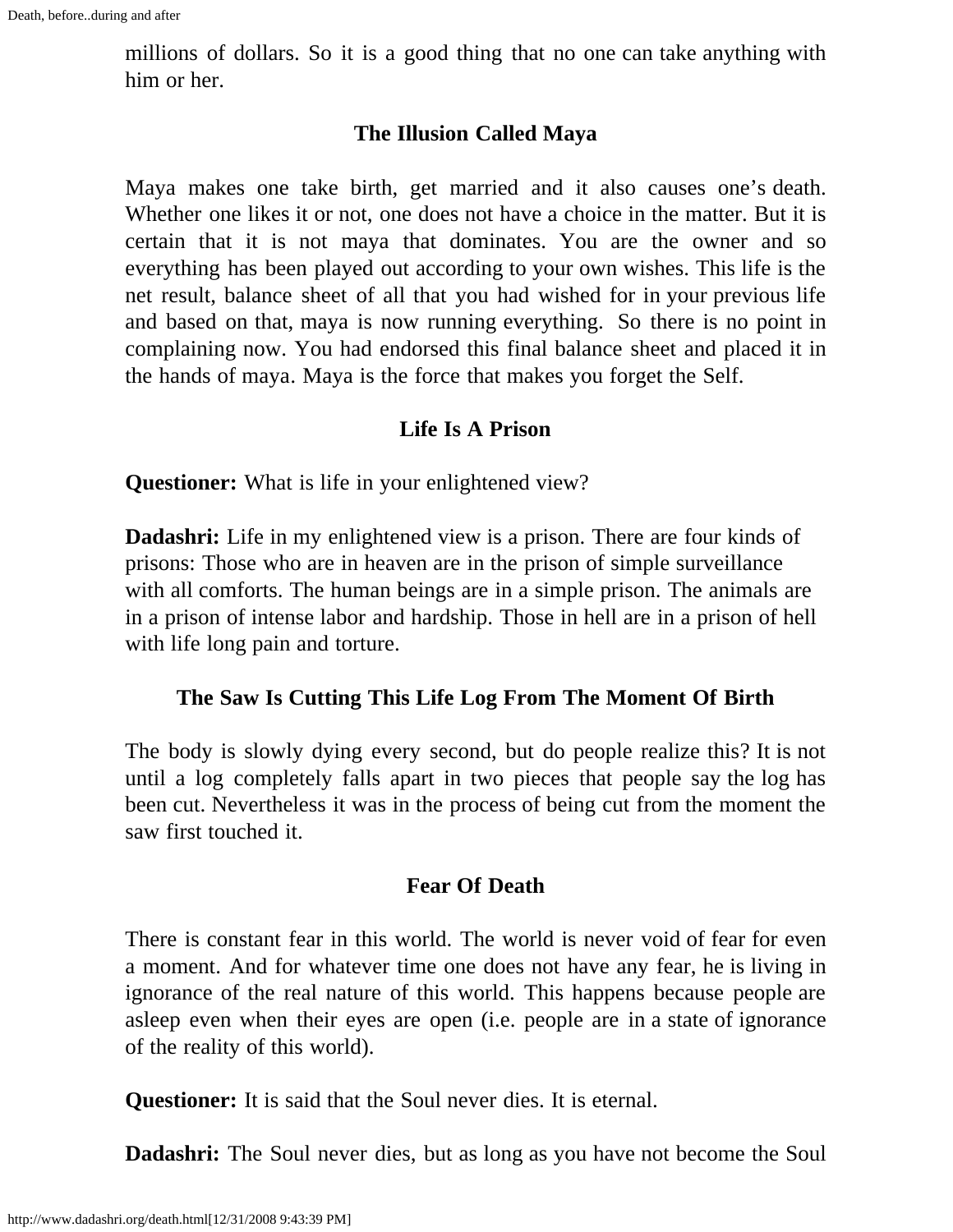(Self-realized), you will experience fear. Do you not fear death? If something were to happen to your body, you will begin to have fear about dying. It is because of your conviction and belief that you are this body and that you are Chandulal, that there is death. But if that focus and belief was not one with the body, then death cannot touch you.

### **Yamraj - God of Death or Destiny?**

I want to get rid of all these superstitions and false beliefs in India. Our entire country is plagued and ruined because of superstition and false beliefs and rituals. I assure you that there is no such being as Yamraj (God of death). When people ask me what it is, I tell them that it is simply destiny, the law of karma, which results in death. I say it exactly as I see it in my Gnan. It is not based on anything that I have read. I am saying this through my vision of Gnan, not through these physical eyes.

### **What Happens After Death?**

**Questioner:** Which form of life will there be after death?

**Dadashri:** During the time of death a balance sheet of all one's deeds throughout life arises. This happens one hour prior to death. If one has accumulated in his life by taking what does not rightfully belong to him, be it money or woman, he will go to the animal kingdom. Anything that he acquired by devious use of intellect, will take him to the animal kingdom. If he has been decent and humane, he will come back in a human form. After death, there are only four different life forms that one will go to. Those who destroy people's homes and lives for their own gain will go to hell. Those with super-human qualities, who despite being hurt by others, do not retaliate and remain benevolent, go to heaven.

#### **Total Engagement In Service Of Others**

Use your mind, speech, body and soul for others. If you use them for your own self, you will reincarnate in lower life form as a tree. In your imprisoned form you will be forced to serve others. People will enjoy your fruits and use your wood. You will suffer as a tree for hundreds of years. That is why God tells you to use your mind, speech, body and soul for others. Having done this if you have any problems, turn to Him.

#### **Other Life Forms To Visit**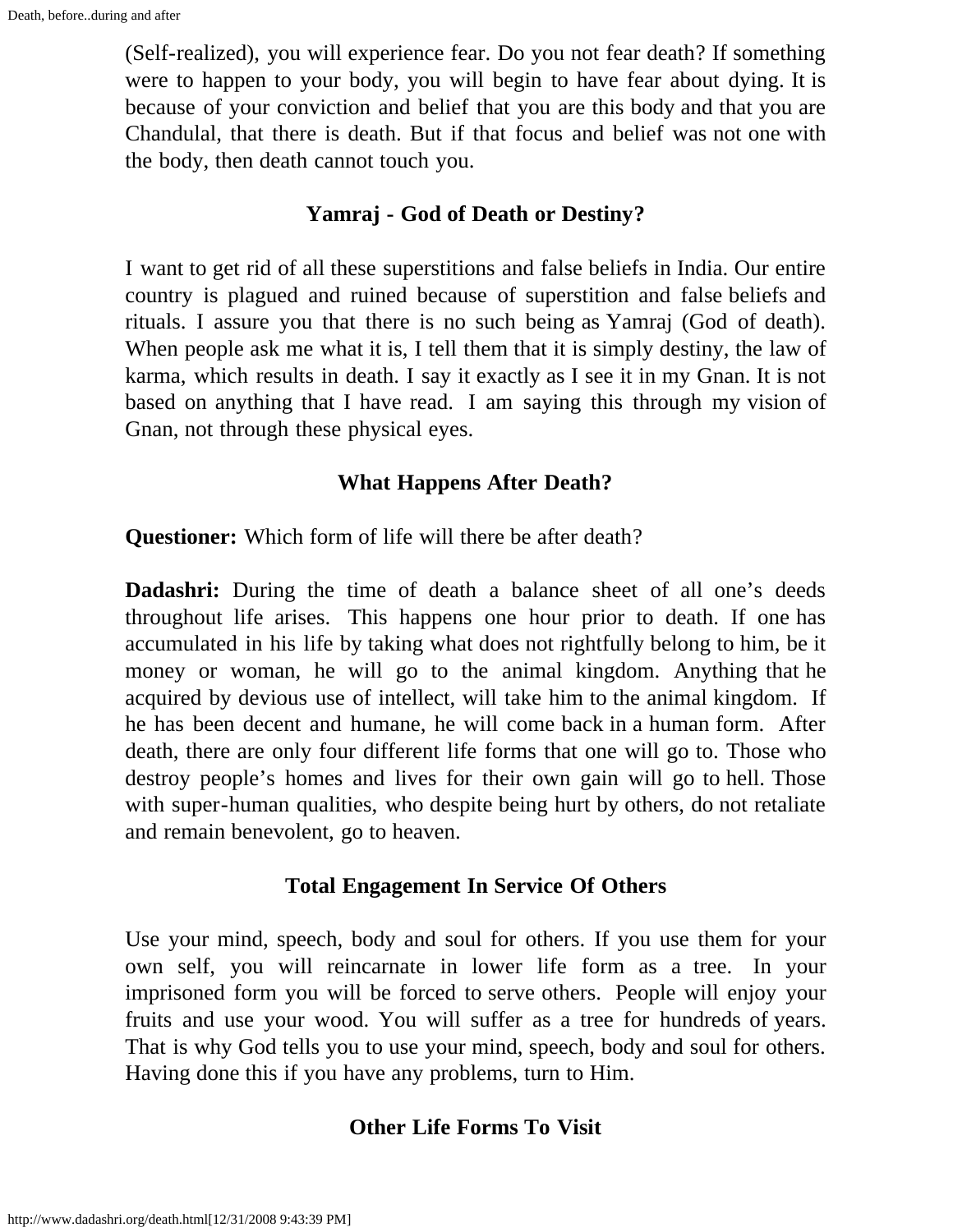**Questioner:** After leaving the body does one have to come back here?

**Dadashri:** There is nowhere else to go. Right here around us all these ox and cows, dogs and cats are none but our own uncles, aunts and other relatives of our past life. See how they stare at you and sometimes even lick you with love? So do not hurt or harm them. Take good care of them.

### **Return Ticket**

**Questioner:** Why is the animal life form, for example, cows and buffaloes an integral part of the cycles of birth and death?

**Dadashri:** For endless lives people have passed through animal kingdom as they rise towards human birth. Of these only about fifteen percent will rise higher. The rest have come here with a return ticket to go back to the lower life forms. People who cheat their customers by selling adulterated goods and those that take enjoyment from things which do not belong to them, all earn a return ticket. All such tendencies will lead to a life in the animal kingdom.

# **Awareness Of Past Lives**

**Questioner:** Why do we not remember anything from our past lives and what would happen if we did?

**Dadashri:** Those who have no suffering at all at the time of their death are the ones who may remember their past lives. Those with virtuous thoughts and conduct may also remember. There is tremendous suffering in a mother's womb and this suffering coupled with the suffering at the time of death, renders one unconscious so that one remembers nothing.

# **Take Stock of Next Life Bags At The Time Of Death**

An eighty-year-old man was approaching his death in a hospital. Even though his time was limited, all he could think about was who had and who had not come to visit him at the hospital. The foolish man! Instead he should be thinking about his body, which was about to leave him very shortly. He should be thinking about the 'baggage' that he was going to take with him to his next life. Of what use will it be to him whether such and such a person had come to visit him or not?

#### **Keep It Simple**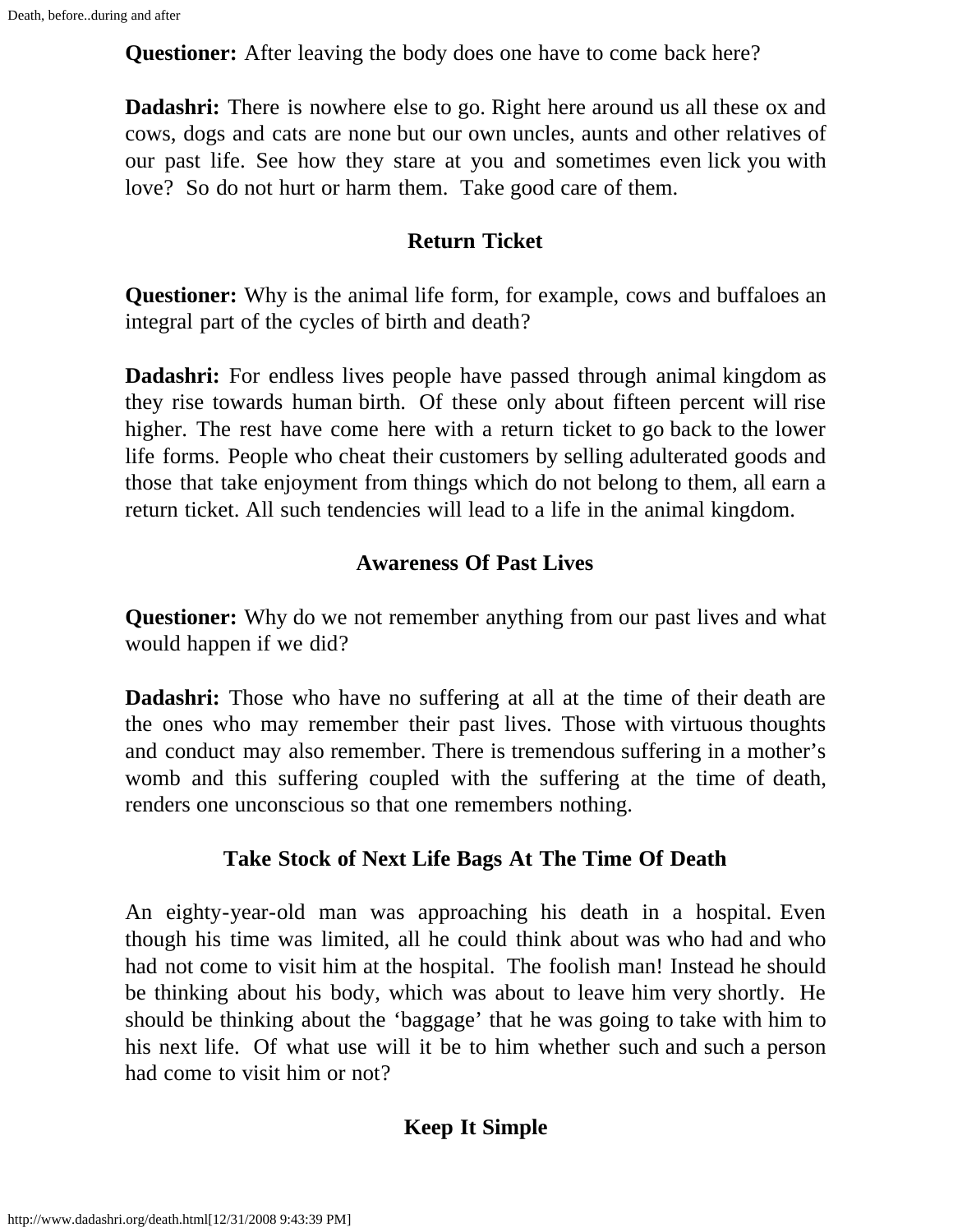An old man dies after a lot of medical care and attention. People who come to his wake ask detailed questions about the events leading to his death. The old man's nephew tells them that the doctor thought it was the flu but he died of a fever from malaria. They ask him who the doctor was and the nephew tells them. When they hear the doctor's name, they immediately pounce on the nephew telling him he was foolish to call that particular doctor. Others too start to criticize him for making a bad decision. People are like this; they'll take advantage of those who are simple. Instead it would be better to tell them nothing unusual had taken place and that the old man came down with a fever and died. Give them a cursory explanation or else they will create more problems.

#### **Caring for the Loved Ones at the Time of Death**

**Questioner:** What should the extended family and those around, do when their loved one is about to die?

**Dadashri:** One has to be extremely careful when attending to the care of the one who is on his deathbed. Accept graciously everything that he utters. None of his sentences should be negated and all his requests should be fulfilled. Do everything to keep him happy, and even when he is mean, be kind in return. He may ask for some milk. Give it to him immediately. If he complains about the milk being too thin and watery, bring him a better glass of milk promptly. Do whatever it takes to make him comfortable.

**Questioner:** So there is no need to be concerned about what is right or wrong?

**Dadashri:** There is no such thing as right or wrong in this world. Continue to do what you are doing to keep him happy. Be gentle and patient with him as you would be with a child.

#### **The Right Meditation At The Time Of Death**

**Questioner:** There are certain rituals people are made to practice in the last hour of life. Some Lamas are made to carry out certain activities in the last hour of their life. The Tibetans Lamas say that when a person is on his deathbed, they tell the soul of the dying person how to depart. Some people recite from the Gita so that good words are spoken to the dying in his final hour. Do these rituals have any effect?

**Dadashri:** No, such last minute rituals achieve nothing. How is it possible to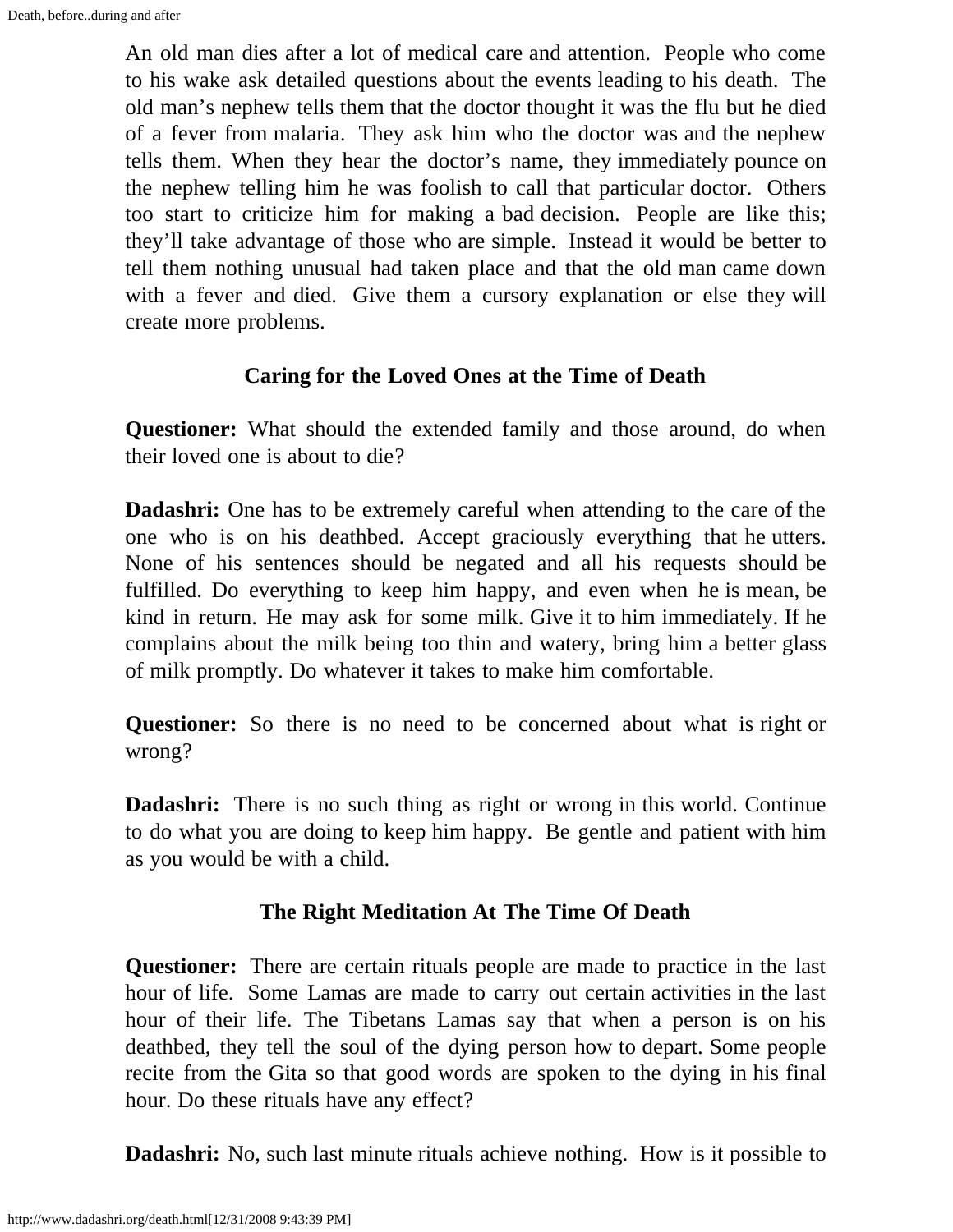make up for all the losses one incurs during the course of the entire year by simply making a profit at the end of the year?

**Questioner:** No it will not work.

**Dadashri:** Why not?

**Questioner:** The balance sheet will reflect all the transactions for the entire year.

**Dadashri:** In the same token, it is the end sum of all the activities of one's entire life that is brought forward. In performing these rituals, people are deceiving the dying and all around him. They are making fools out of them by giving false promises.

**Questioner:** Dada, when a person is on his deathbed and at the end of his life, he is conscious and if at that time someone recites the Gita or any other religious scriptures in his ears ……

**Dadashri:** It should be done only at the request of the dying. One can read to him only if he wishes to listen.

# **Euthanasia: Mercy Killing**

**Questioner:** When a person is suffering from a chronic illness for which there is no cure, it does not seem right to prolong this suffering. What is wrong with helping end this suffering? In this respect it is hard to believe that if we help him by mercy killing, that his suffering will continue in the next life.

**Dadashri:** No one has a right to do that, whatsoever. We have a right to treat them and take care of them, but not to kill them.

**Questioner:** Where is the benefit for us in prolonging his suffering?

**Dadashri:** What is the benefit in killing, then? When you kill a suffering man, you will lose your birthright to be born as a human again. It goes against the principles of humanity.

# **Companion Only till The Funeral Pyre**

The cover on this pillow will keep changing, but the pillow remains the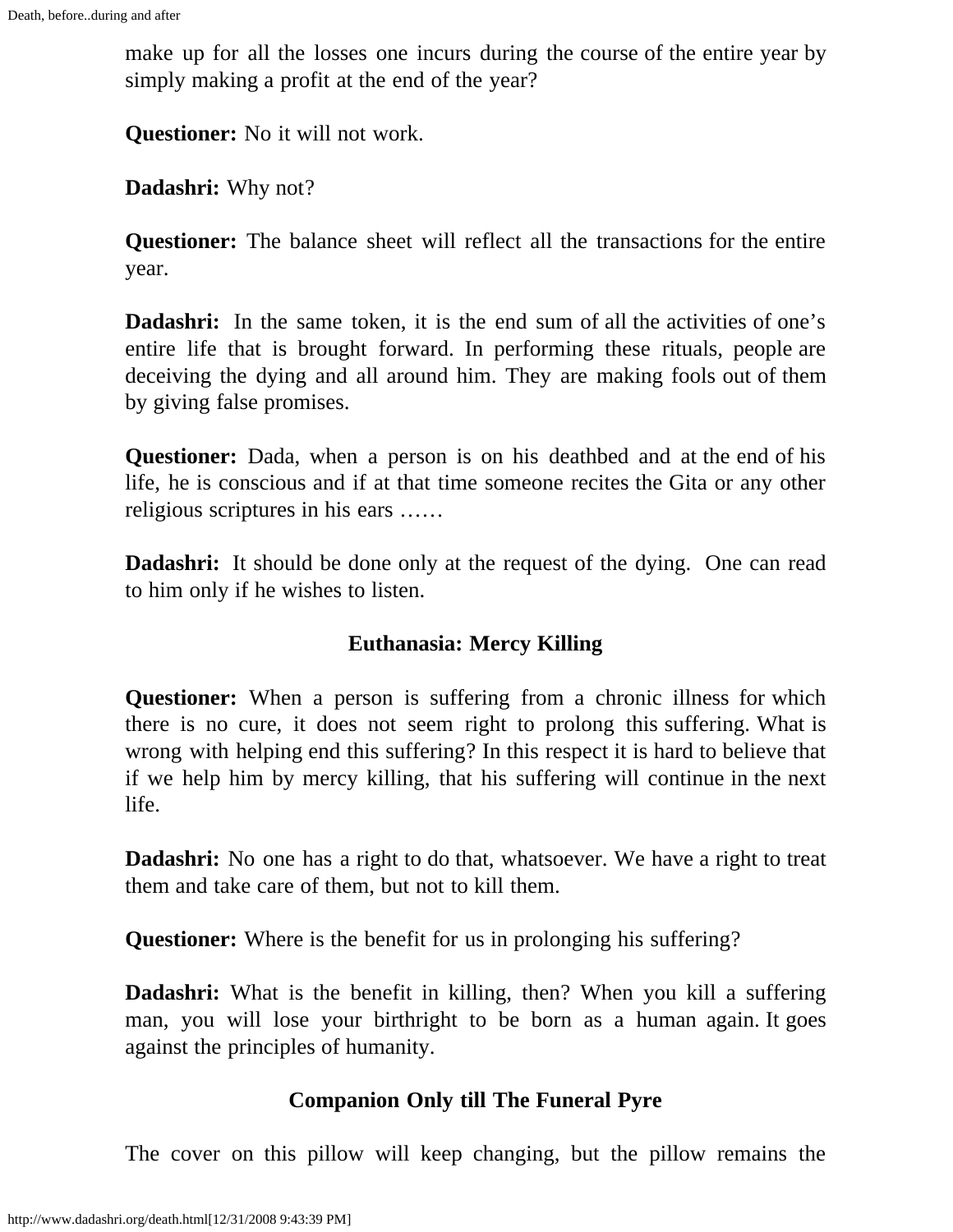same. When the pillow cover becomes ragged, it will be discarded. In the same way this covering of ours, this body too is discarded.

This whole world is hollow and without any substance. But one cannot say so openly in this world. People go to the cemetery with their loved ones, but they are not so overcome with grief that they never return home. They all return home, including the grieving mother who has just buried her son.

**Questioner:** If the deceased has not bequeathed anything to the family, they will cry and complain. But if he leaves them enough, they will remain silent.

**Dadashri:** Yes, they shed tears because he leaves them nothing. In their minds they blame him for leaving nothing behind and ruining them. It is because of the family's own lack of punya – meritorious deeds - that he did not leave anything behind for them and it is because of the deceased's bad karmas that he is being cursed and blamed.

All who go to the funeral home, return, do they not? Does anyone accompany the dead one? Really, all this is a show. People criticize the ones who do not cry or grieve as being heartless. And they accuse those who cry as being emotional and melodramatic. So whatever one does, there is a problem either way. The world will criticize either way.

Even close by near the funeral pyre at the place where the group can rest, one sees them sharing snacks as the cremation is going on. Have you not seen this?

**Questioner:** They actually take snacks along with them!

**Dadashri:** Is that so? What is one to do in a world like this?

People bind relationships in routine words like 'welcome or good bye' but do not take responsibility for them. Do you take any responsibility? Not even for your wife?

#### **Questioner:** No.

**Dadashri:** What are you saying! A man constantly chases and wants to be with his wife and tells her he cannot live without her and yet he would not go into the funeral pyre with her!

# **Anniversary of Death**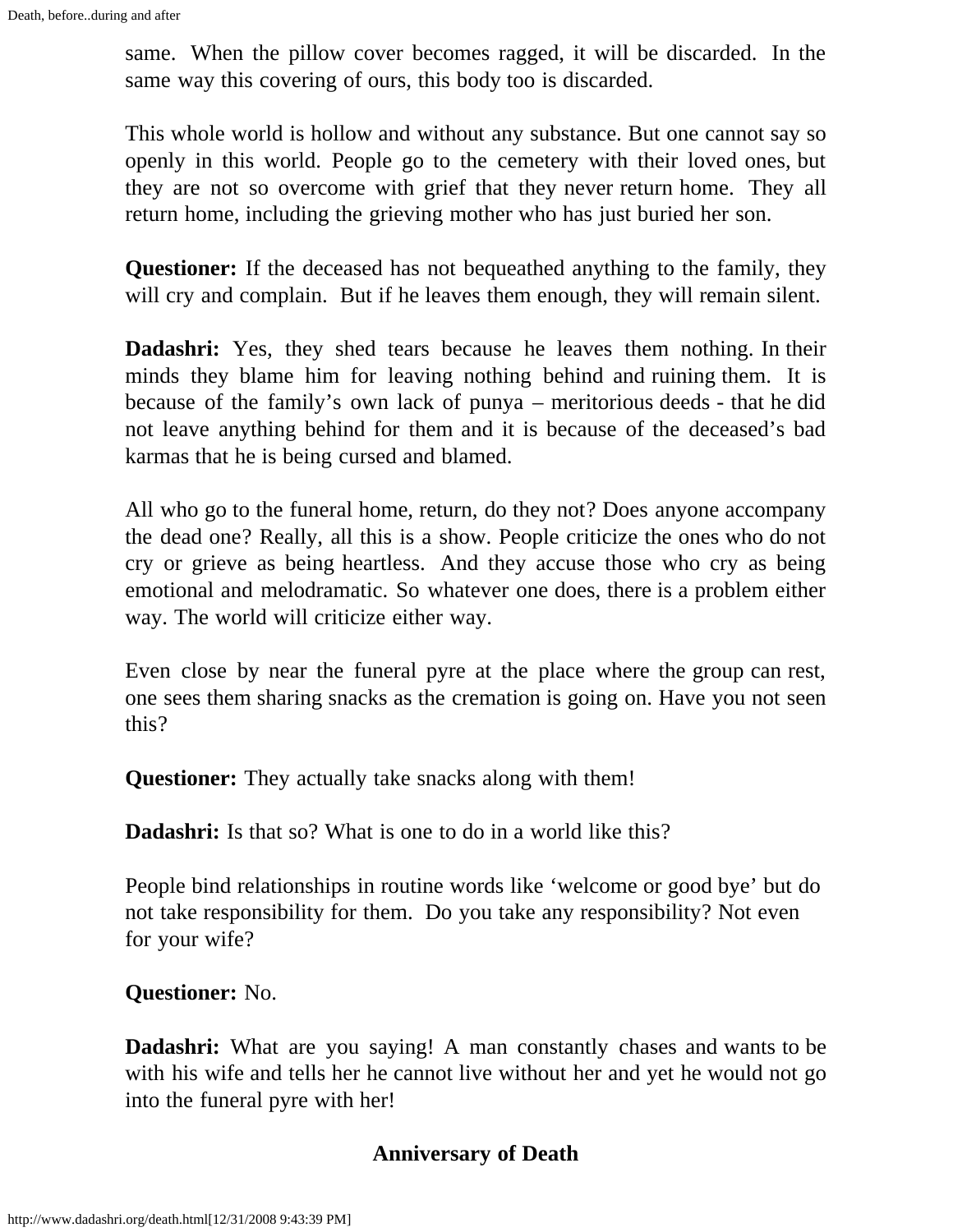**Questioner:** What should the family members do on the anniversary of the death of their loved one?

**Dadashri:** They should pray to God and ask God to bless their loved one wherever he or she may be.

#### **Where Has The Loved One Gone?**

**Questioner:** How can we know where a person is, after his death?

**Dadashri:** A special kind of knowledge is necessary to know this. Even if you were to know this, it has no use or value. If you were to send deep inner prayers and messages, it will reach him.

So you want to know someone's whereabouts? Have you lost one of your relatives?

**Questioner:** My dear brother passed away very recently.

**Dadashri:** He does not remember you and you keep remembering him? Do you know what it means when a person dies? It means that all accounts are now closed. This means his and yours. Accounts here mean karma. So all you can do whenever you remember him is to ask the Lord to grant him peace. Whenever you remember your brother, you should pray for his peace, wherever he is. What else can you do?

#### **Under God's Trust**

Ask whatever questions you have. Ask about the way to reach God and how to get rid of any obstacles on that way, so that I can get rid of them for you.

**Questioner:** My son died in an accident. What is the cause of that accident?

**Dadashri:** Whatever you see happening around you in this world with your naked eyes; whatever you hear with your ears, is all relative truth; it is not the absolute truth. How can your son be yours when even this body of yours does not remain as your own? It is only because of social and worldly interactions that he is considered your son. He is not your son in reality. In reality not even your body belongs to you. Only that which remains with you eternally is considered yours. So your belief that your son is really yours makes you unhappy and creates problems. Now that your son is gone, it was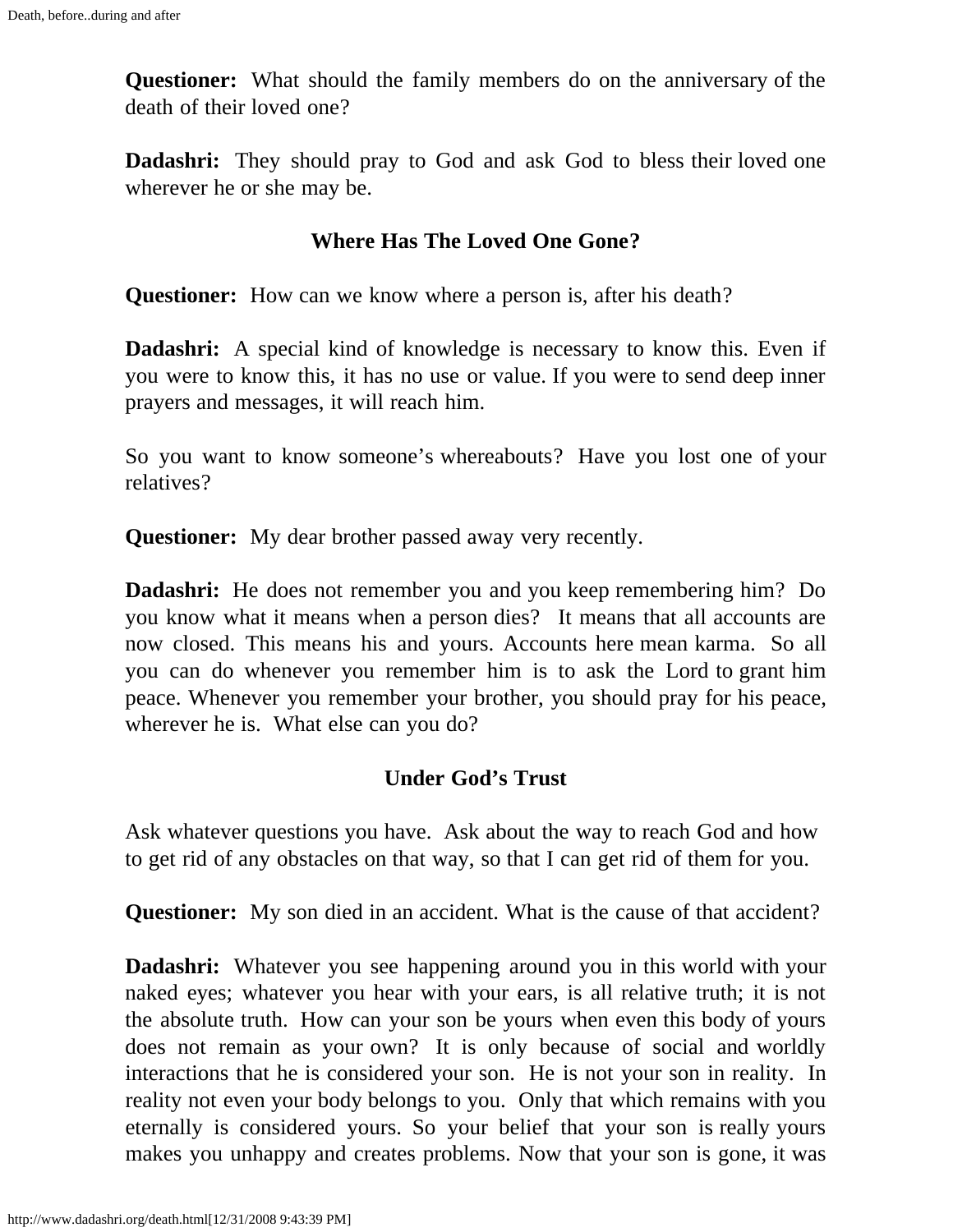God's will, so you have to let go.

**Questioner:** That is true. What I had was God's property and he took it back.

**Dadashri:** Yes, this is all God's estate.

**Questioner:** Is it because of our bad karma that he died in such a way?

**Dadashri:** Yes, your son's bad karma, and your bad karma. If your karmas are good then the results will be good also.

#### **The Inner Vibrations Reach The Dead**

When parents worry and grieve for their children who have died, their unhappiness reaches the children wherever they are now. People, who grieve after the dead, do this because of ignorance, so it is important for them to know the facts and live peacefully. What is the point of worrying unnecessarily? Death is inevitable even for all. These young ones who die are your accounts from your past life's interactions. These are all accounts of give and take. I too had a son and a daughter, but they both died. They were guests in our home. They came and they left. They were not our property anyway. We too will have to go some day, will we not? So do not worry about the dead. Instead give peace and happiness to those who are alive. Our duty is to those who are living and dependent upon us. Those who are gone are gone. Stop even remembering them. What foolishness is it to recall those who have gone and grieve after them instead of taking care and giving peace to them? Instead people dwell in the past, oblivious of the present and the living. In doing so they are not fulfilling their duty.

Those who have departed from us become unhappy wherever they are because the effect of our unhappiness reaches them. Nothing is in our hands. Even the scriptures tell us not to worry about loved ones that have departed. The rituals of prayer and scriptural reading are practiced in order for people to forget their loved ones. You too went through such rituals, did you not?

**Questioner:** But I cannot forget. I was very close to my son.

**Dadashri:** Yes, it is not easy to forget, but if you do not, it will make you both miserable. As a father you have to ensure that you do not hurt him any more.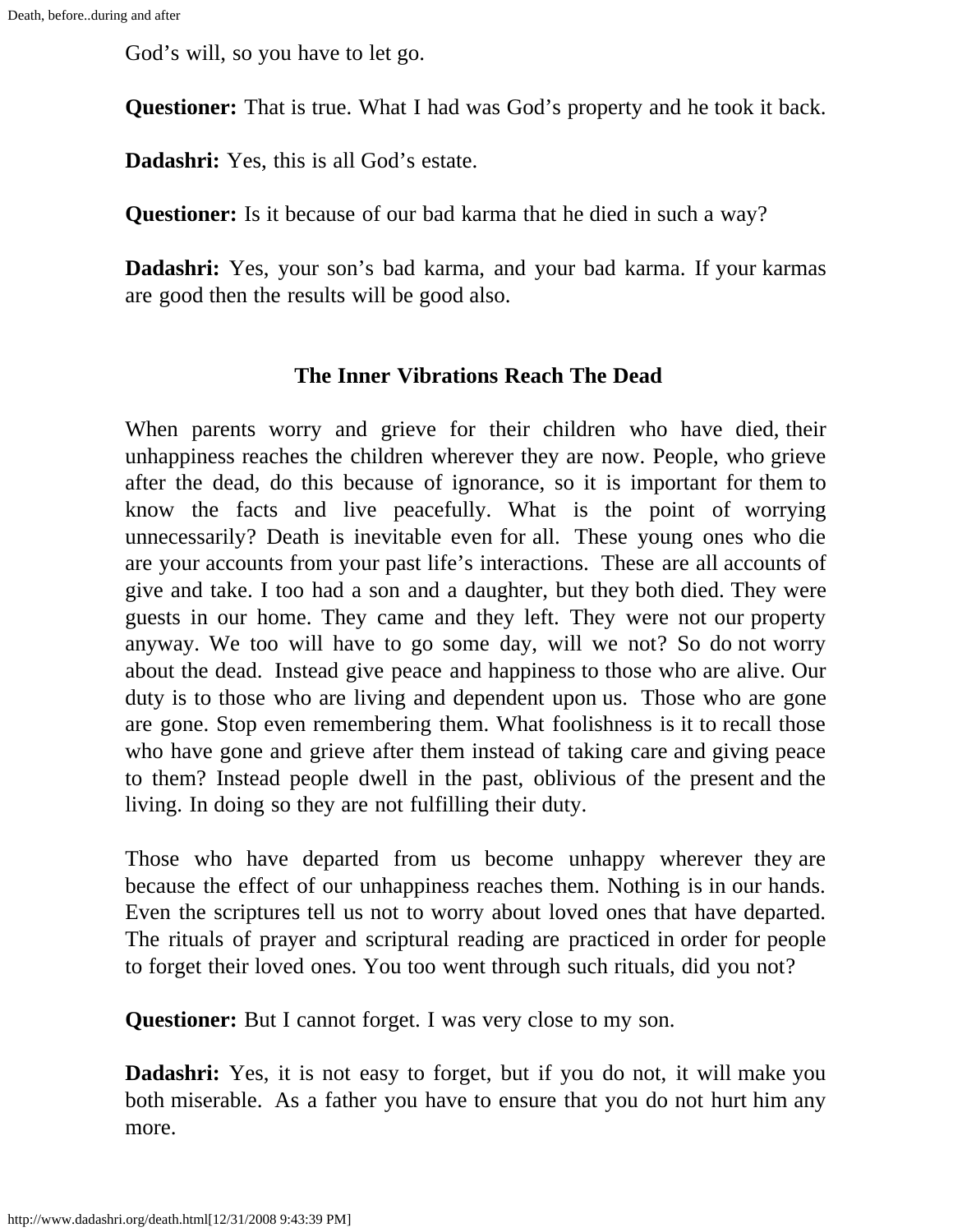**Questioner:** In what way is he hurt?

**Dadashri:** When you grieve over him, your unhappiness reaches him exactly and for sure. It is akin to a telephone or a television in terms of its remote effects. This is the nature of vibrations created within, in this world. Will your grieving bring him back?

**Questioner:** No.

**Dadashri:** Is there anyway that he will come back?

**Questioner:** No.

**Dadashri:** When you grieve, your grief reaches him and when you pray for him, your prayers too reach him and he will be at peace. Is it not your duty to give him peace? You might even distribute some sweets to the children at school.

Whenever you remember your son, you should say a prayer for the liberation of his soul. Uttering the names of the Self-realized beings like 'Krupadudev' or even 'Dada Bhagwan' will help you. That is because both 'Dada Bhagwan' and 'Krupadudev' are the same as far as the Soul is concerned. They are different beings, but in their elemental form they are the same. Even when you say the name of Lord Mahavir, it is one and the same. Your only desire should be for the liberation of his soul. You pray for the good of others, so why must you not do the same for those who are very close to you? You lived with him and shared everything with him and now your only desire should be for his salvation.

# **Who Are They Crying For?**

**Questioner:** Despite having the knowledge of reincarnation, why do people cry when someone in the family passes away?

**Dadashri:** They cry for their own selfish reasons. The closest relatives cry genuinely, butthe rest cry because they remember their own dead relatives. That is a wonder in itself! These people bring the past into the present. These Indian people are amazing! They know how to bring the past into the present.

By such intense grieving one will create karma that lead to much wandering in future lives.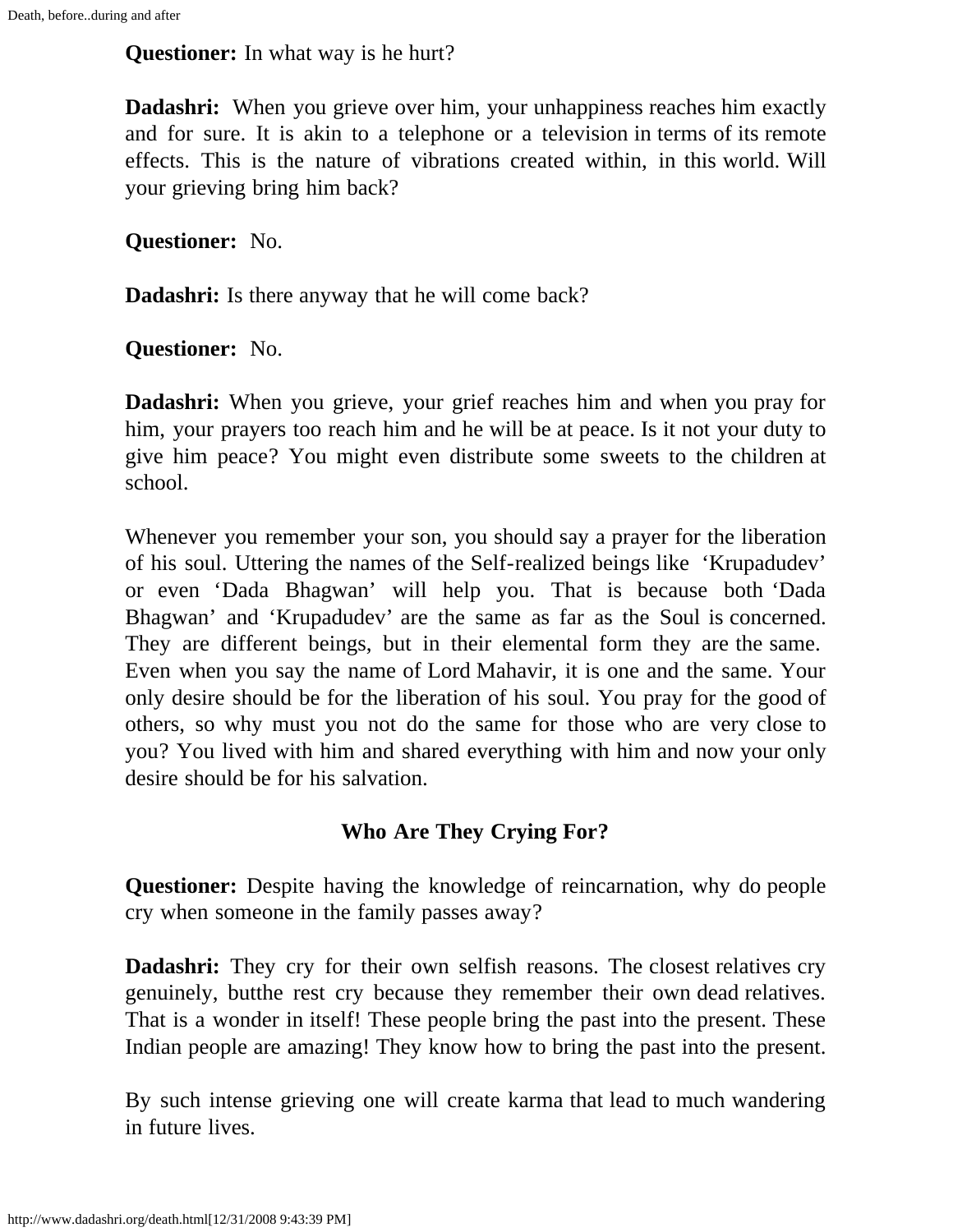# **Let Not the Matter to be Contained in the Mind Leak Out**

**Questioner:** What did Narsinh Mehta (a poet devotee of Lord Krishna) mean when he said, the following when he was given the news of his wife's death?

"A beneficial event has happened, the shackles of marital life have been broken:

I can now devote all my time to the Lord in peace."

**Dadashri:** That statement was made in impulse. One should keep such profound awareness within the mind and not express it. It must not leak out in words. People, who openly say things, which are best kept within, are called whimsical or impulsive.

### **Discretion Of The Gnani**

Gnanis are not whimsical or impulsive; they are very wise. From within they may feel the same sense of relief as did Narsinh Mehta, but outwardly they will say that a terrible event has happened, may even say, 'I am lost, what will I do? How will I live?' and will mourn the dead. They will perform their worldly role very convincingly. They will even dab a little water on their eyes to show the tears. Even an ordinary person would be discrete and not say things that would offend those who are around. For that matter even a person's worst enemy would maintain solemnity and respect. The Gnani never mourns, but he will play his worldly role with sincerity. 'The world is a drama itself.' All you have to do is play the role. Perform this role with sincerity.

#### **Does The Soul Wander For thirteen Days?**

**Questioner:** It has been said that after death there is a rest house for thirteen days, where the soul rests. Is it true?

**Dadashri:** The Brahmins, the priests in Hinduism devised these thirteen days and the rest house. What do the dead have to do with it? The Brahmins call it a rest house. They say that the departed soul, sits on the rooftop of the house, the size of a thumb, and observes everything. What foolishness! What will it be observing? And people even believe this and so they do not perform the ritual ceremony of saravani till the thirteenth day after a person's death. (In the ritual of saravani – the family members buy a new bed on which they put new blankets, bed sheets, items of clothing, shoes, an umbrella, food etc., as an offering for the departed for his journey to the next life).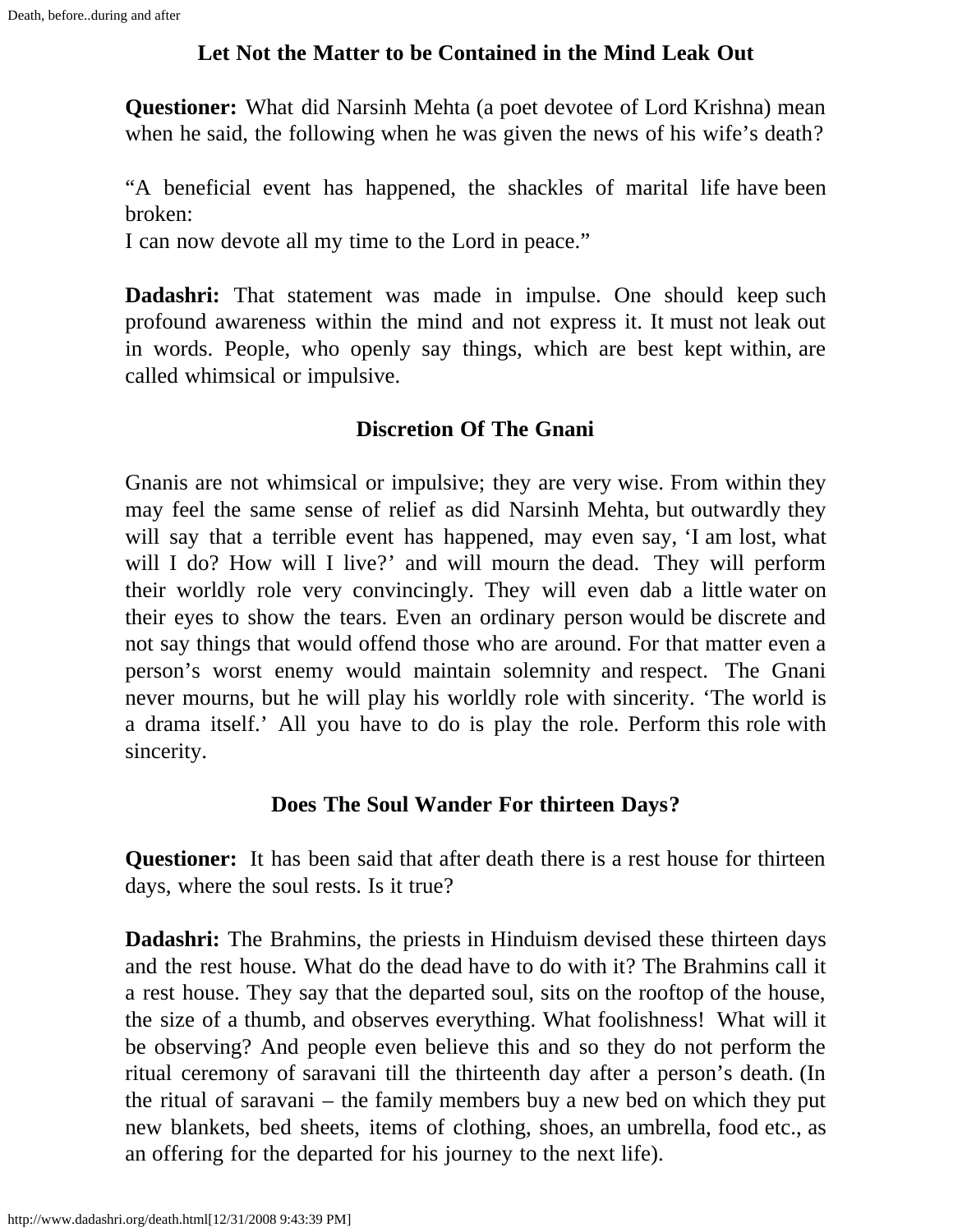**Questioner:** It has been written in Garuda Purana (one of the 18 books in Hindu mythology) that the soul is only the size of a thumb.

**Dadashri:** Yes that is why it is called Garuda Purana! It is a long fabricated old story, which says the soul is the size of a thumb. It is no wonder that people make no progress! They never move ahead. In their rituals, the aim was scientific, but their thinking has been ruined. People carry out such rituals and before they do so, they give alms to the Brahmin priest who performs the ritual. The Brahmin priest used to be worthy of receiving alms at one time, and the people of the household would bind merit karma in doing so. But now everything has become a farce. The Brahmin priest will have already made a deal with a shopkeeper who will buy the bed, the blankets and everything else from him! How do people think these things are going to reach the departed soul?

**Questioner:** Dada, nowadays people will tell the Brahmin priest to bring all these things to their homes and they will pay him a pre-agreed amount.

**Dadashri:** It is not just now a days. They have been doing this for years. The priest will bring a bed given to him by someone else! Even then people believe in such rituals, and they continue to practice them. The Jains on the other hand do not practice such rituals; they are very shrewd. They do not believe in such things and in reality these rituals are bogus. As soon as the soul leaves the body it goes straight to its destination; it acquires its place of creation, the womb.

#### **The Dead Are Not Affected With Rituals**

**Questioner:** Should we sing devotional songs or say prayers for the dying? What good does it do?

**Dadashri:** The dying person has nothing to do with it.

**Questioner:** So are all the religious rituals carried out during the time of someone's death right or wrong?

**Dadashri:** Nothing about these rituals is right. Those who are gone are gone. The worldly people do these rituals routinely without much thought. When asked to do something that is meaningful for their spiritual progress, they would complain about lack of time. They would refuse to do this for the sake of their deceased parents. However, because of societal pressures they do all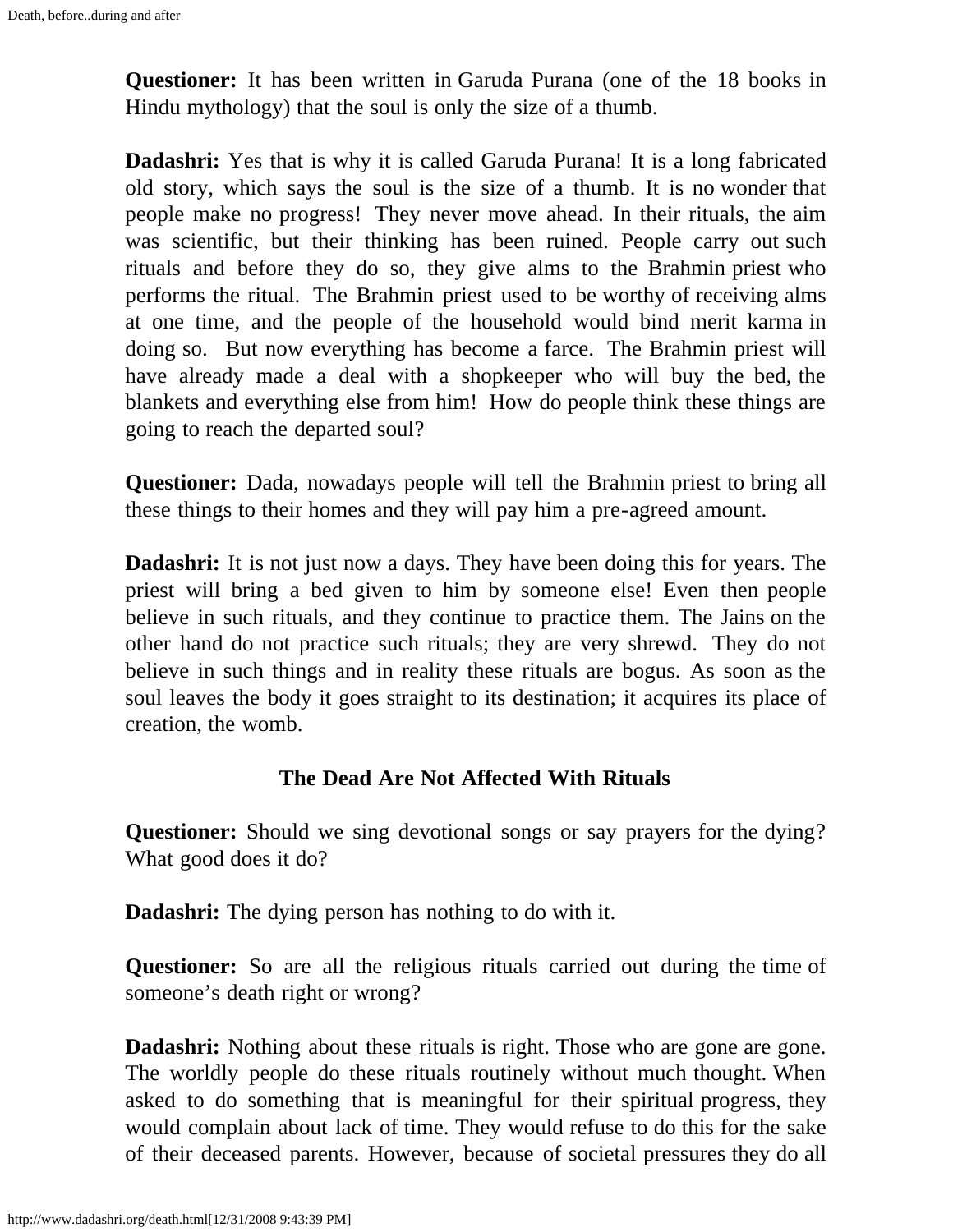these rituals grudgingly.

**Questioner:** So what is the significance of reading the Garuda Purana?

**Dadashri:** The reading sessions are to console people in mourning and to make them feel at peace.

### **It Is All A Display Of Pride**

**Questioner:** How significant are the rituals and dinners, held on the twelfth and thirteenth day after a person's death? And why are gifts of kitchen utensils distributed to everyone attending the dinner?

**Dadashri:** It is not mandatory. They simply do it to be ostentatious. For some, if they did not spend money in this way, their tendency for greed would increase. The son would be preoccupied with trying to increase his money, but when he is made to spend the money on such rituals, at least his mind would begin to purify and his greed would lessen. But all this is not mandatory. One should only do so if he can afford to.

### **The True Understanding Of Shraddha (Ceremonial Offerings Of Food To Ancestral Spirits)**

**Questioner:** Is it true that the spirits of one's ancestral fathers (pitrus) are summoned in the ritual of Shraddha?

**Dadashri:** Who can be called an ancestral father? It is the son, the father and the grandfather – they will become the ancestral fathers eventually. The fact that a father dies is because his ties are completely over with the son or anyone else in the family. The current body is discarded when all accounts with current relatives are settled. They never meet again. If however, a new relationship has been established in this life, they will take birth in situations where they may meet again.

**Questioner:** So are all these rituals created to remember the dead?

**Dadashri:** No, they were not devised for remembering the dead. They were devised because people were not otherwise prepared to spend a dime on charity and that is why they are told to do something in the memory of their late father. They are told that whatever they do in their father's name will benefit their father. It was a way to pressure them into spending money in their father's name. If it were not for their father, they would not spend a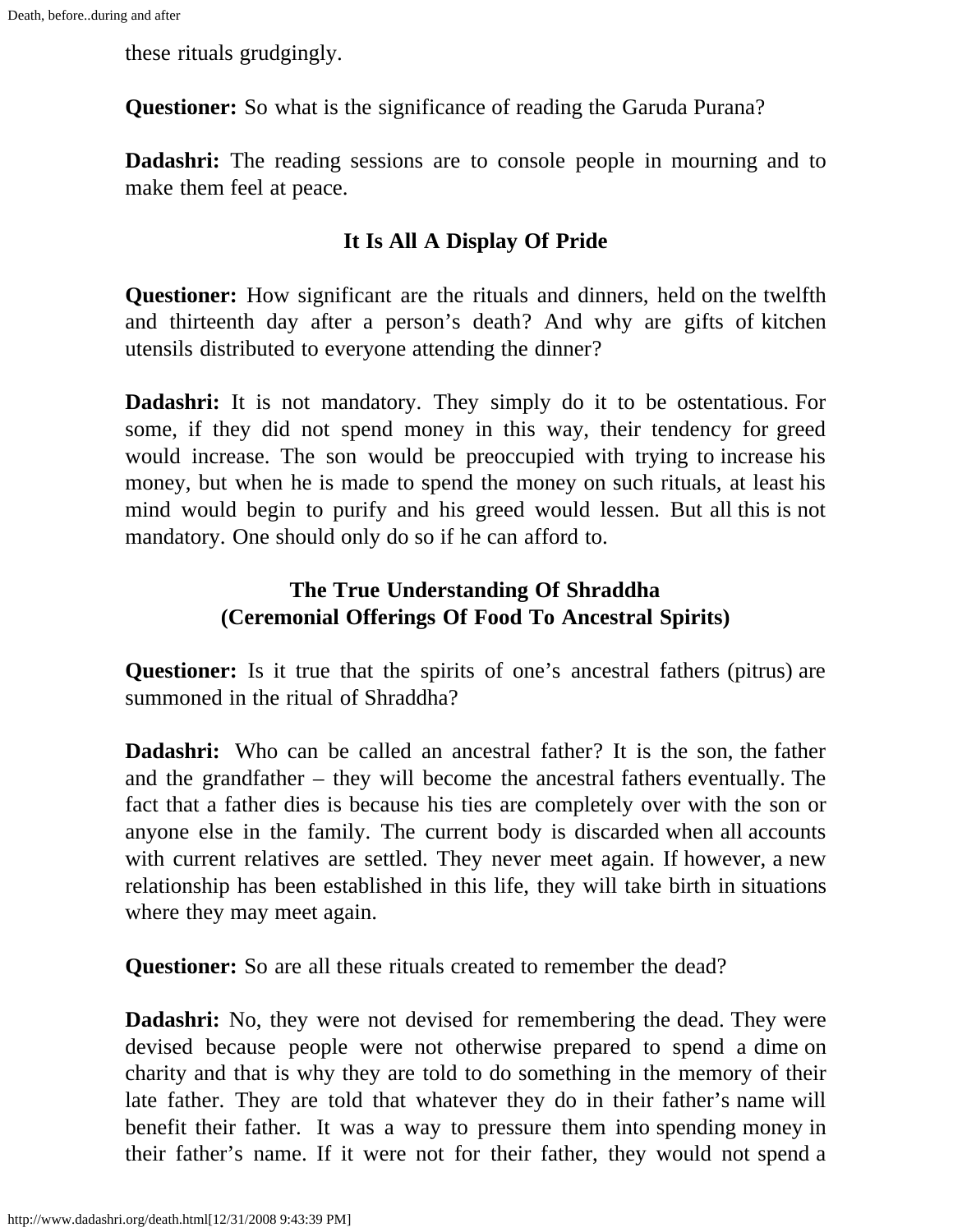single penny. This is all done in blind faith.

When people fast it is done for health benefits according to Ayurveda. The practice of fasting is established for the benefit of everyone. Even fools will benefit from this. That is why several different days have been established for fasting, one of them being the Shraddha. So the ritual of Shraddha is for a very good reason.

**Questioner:** Dada what is the purpose of the ceremonial offerings of vaas dinner with kheer (rice pudding) etc. on the anniversary of the death of a relative? Is this done out of ignorance also?

**Dadashri:** No, that is not ignorance. There is a long history behind this ceremony of vaas. Shraddha lasts for period of sixteen days, beginning on the eleventh month from the bright half of the lunar month. Now, why did people start such a ritual? These people were indeed very clever! It is a very scientific ploy and this was discovered many years ago.

In India the rainy season occurs during the eleventh month of the Indian calendar. During this time, malaria is widespread because of the increase in mosquitoes. At least one person in every household would contract it. The inflicted person would become bed-ridden and lie on the cot outside his home with fever and other symptoms common to malaria. The fever due to malaria is the fever of pitta (bile- digestive juice produced in the gall bladder) and not that of kapha or vayu (excessive mucus or gas respectively. Pitta, kapha and vayu are Ayurvedic terms, which denotes the three main biophysiologic compositions of human beings.) During a bout of malaria, one produces an excessive amount of pitta, which attracts mosquitoes. People realized that the disease of malaria would destroy half the population, so they had to come up with a solution fast. In order to bring down the fever, they discovered that a diet high in milk products reduces the excessive production of bile. That is how kheer and other dishes made from milk became popular during shradhha. Ordinarily people could not afford to make kheer everyday.

In reality, the dead do not benefit from these rituals at all. But people have so much greed that they are not willing to give even a dime to charity. That is why the ceremony of Shraddha was contrived so that they would spend their money indirectly, and feed people to honor their late father. And this is how people became convinced. If an obstinate person like myself does not follow the tradition, people around him will nag and pressure him to do so.

Throughout the sixteen days of Shraddha, beginning with the full moon, families would take turns to feed everyone and this is how eating kheer for fifteen days became a common practice. This tradition became convenient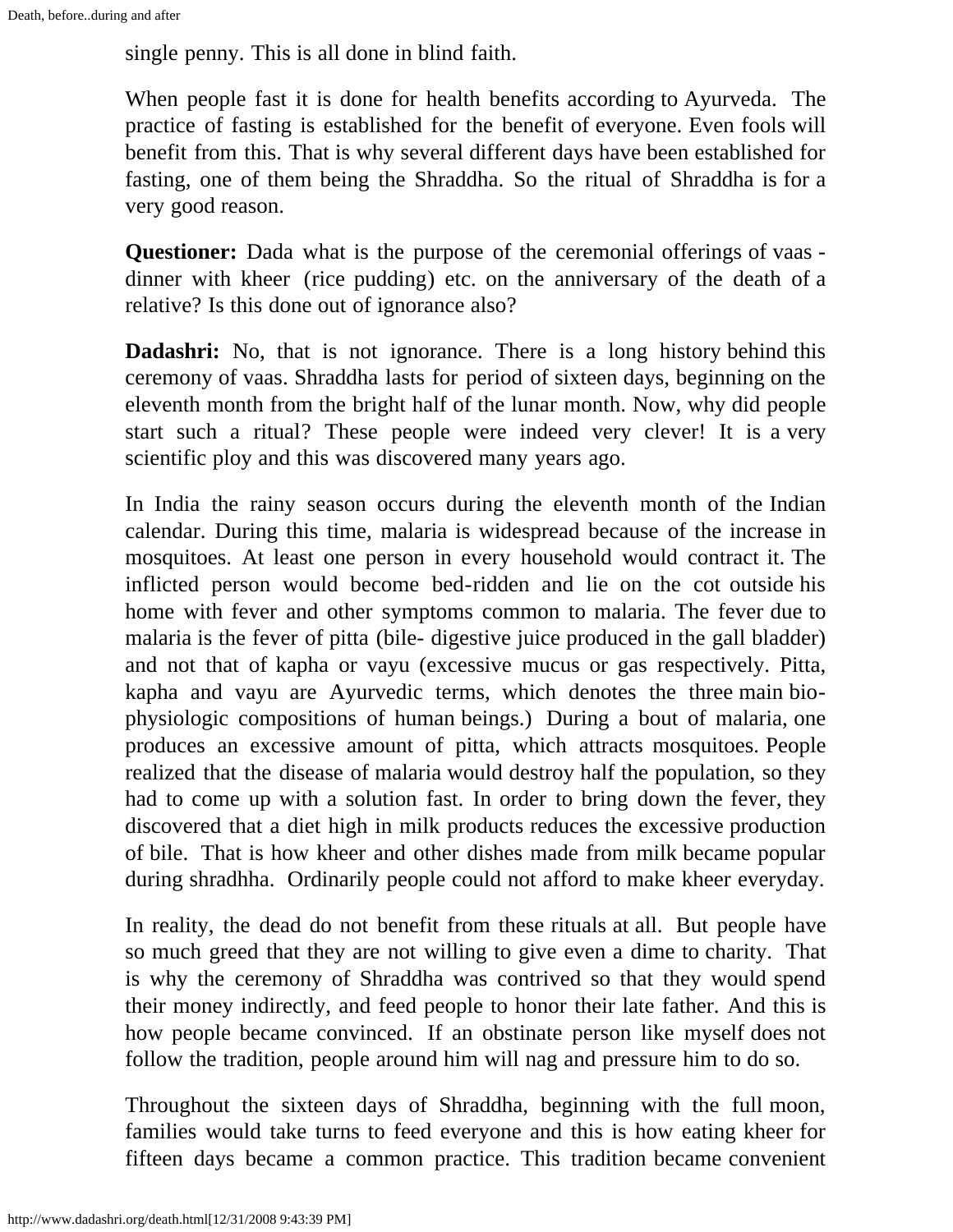because the responsibility to prepare the meals fell on everyone equally and so people did not object. At that time people would even say that if a sick person lived through the sixteen days of Shraddha, he would be fortunate enough to welcome in the Navratri (festival of the worship of goddesses during the nine days of the bright halves of Chaitra and Ashvin months)!

#### **Death Will Not Happen Without Your Signature**

The law of nature is such that no one can be taken away from here. Without the endorsement of the dying person he cannot be taken away from here. Does anyone endorse such a thing? Have you not heard people say, "God, please end my misery and suffering. Take me away from this world." They say this because they are suffering and by saying this, they are making a signature for their death.

#### **Before Planning Suicide, Remember 'Me' First**

**Questioner:** Dada, is it true that when a person commits suicide, there are seven such future lives for him?

**Dadashri:** Whatever samskara (subtle impression left on the mind from one's longing, actions, etc. or effect of deeds of past life or lives) is created within, take seven or eight lives to exhaust. Therefore do not allow any negative impressions or inner intents to take place. Run away from such impressions. Do not attempt to take your life, no matter how much you are suffering. Endure it. As far back as 1951, I told everyone who met me in Baroda that if ever they felt suicidal, they should think of me and come to me. I would explain everything to them and they would cease from such tendencies. I would explain to them the kind of causes such acts create and discuss with them the severe after-life consequences of suicide. I would succeed in changing their minds.

#### **Consequences of Suicide**

**Questioner:** What life form does one take when he or she commits suicide? Do they take the form of a bhoot (ghost) or pret (spirit without body after death)?

**Dadashri:** After committing suicide one's spirit or soul and wanders around. In fact by committing suicide one invites more problems. If a person commits suicide just once, the repercussions of this act are such that he will have to do the same for several lives to come. When a person commits suicide in this life, it is not a new suicide. The suicide of this life is the effect of suicide committed in the past. It is because of such effects, that one continues to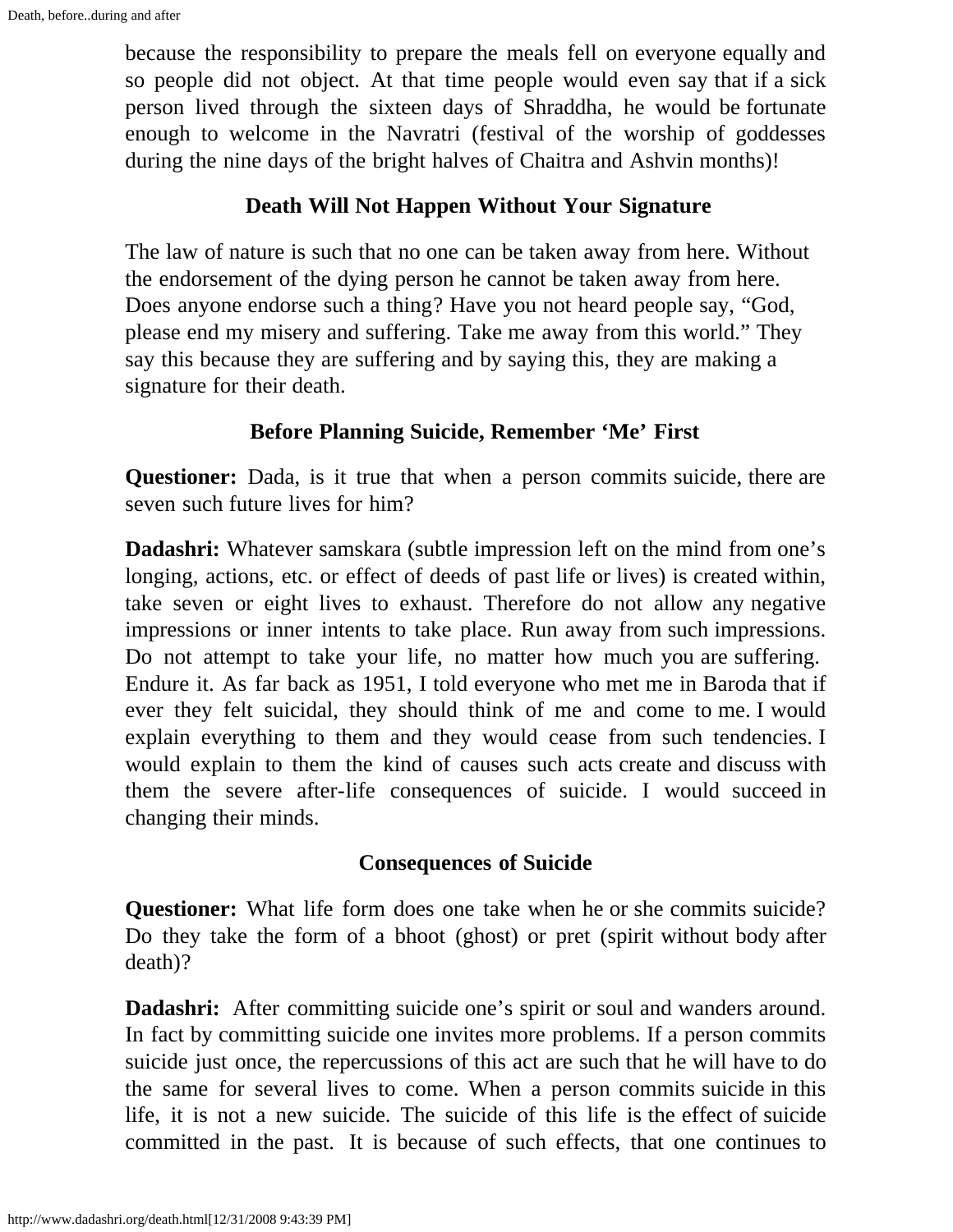commit suicide life after life. When one commits suicide, he has to wander around without a body.

A ghost is a different thing altogether. It is not easy to become a ghost; it is an incarnation in the celestial life form. One becomes a ghost when one has performed severe penance and austerities in ignorance.

### **One Cannot Live Without a Sense of 'I am'**

**Questioner:** Why do thoughts of suicide occur?

**Dadashri:** A person is alive because of his sense of being and self worth. His awareness that 'I am Chandulal' is called vikalp. All this is mine is his sankalp. This is the basis of his worldly life. Once he loses this sense of being, he loses all worldly awareness and that is when thoughts of suicide arise. So this sense of 'I am' is necessary and helpful.

When thoughts that happen naturally cease, negative thoughts begin. He becomes immersed in complete internal darkness and is not able to 'see' anything. Sankalp means 'my' and vikalp means 'I'. When both these stop, a person will think about dying.

#### **Reasons for Suicide**

**Questioner:** What is the cause behind a person's tendency to contemplate and complete a suicide?

**Dadashri:** The root cause of suicide is that in one of his past lives he had committed suicide, the effects of that act are carried forward through seven more lives. When you drop a ball from a height of about three feet, it will bounce back up and with each subsequent bounce, the height it bounces up is reduced and eventually the ball ceases to bounce. That is a natural process, a natural principle of motion. Similarly if a person commits suicide just once, then this act is perpetuated for seven more lives. The intensity of the forward carrying effects are not visible. This means that one does not know whether it is the second or the sixth suicide. The suicide act is totally evident in this life. It eventually comes to an end.

# **In The Final Moments…**

At the time of death, a balance sheet of the dying person's entire life's activities arises in front of him. As he reads this summary of his life in 45 minutes, his new body for life is formed. In this duration, he may become a fodder eating animal or a bread eating human being. This is the great importance of Kaliyug and this effect of the current time cycle is such that it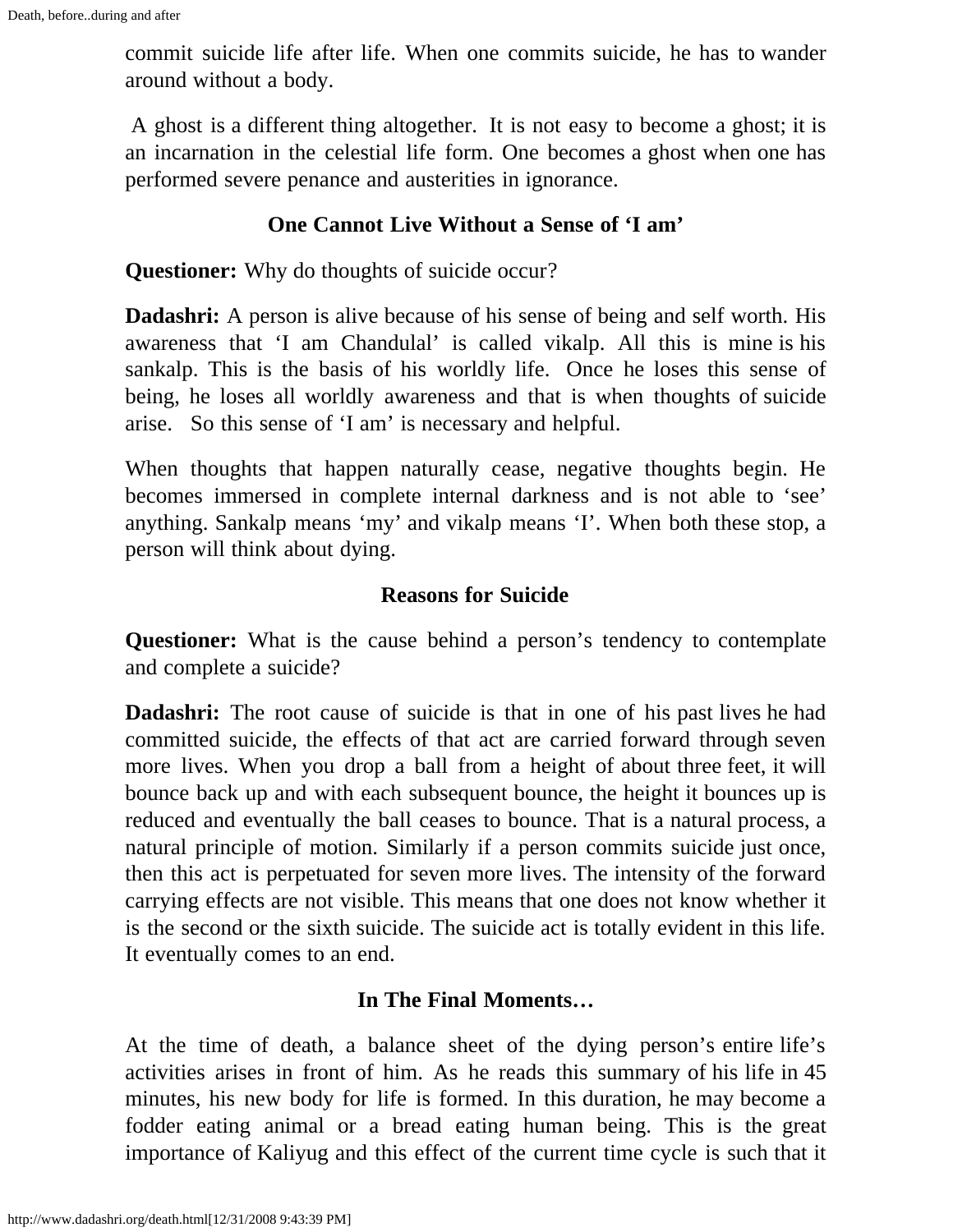is extremely difficult to acquire a human form again!

**Questioner:** In the final moments of death, who knows when the ears stop receiving the holy messages uttered in the dying man's ears?

**Dadashri:** Many people will whisper in dying person's ear and tell him to keep reciting Lord Rama's name. The fools! Why do they ask them to recall Lord Rama when he is no longer around and is in Siddha State, without a body?

**Questioner:** Please tell us exactly what happens in the final hour of the life of a man who is dying.

**Dadashri:** In the ultimate end, whatever has been 'deposited' (into one's karmic account) thus far will carry forward. In the final hour of his death, his next life is decided based on his spiritual evolutionary status, which is determined by the result of the final analysis of his balance sheet. This balance sheet is not an accounting of his entire life's activities, but, his coming life form and the middle portion. The middle represents the last hour, the current final event. For example, if he preoccupied with the welfare of his unmarried young daughter a dominant theme in the last hour of his life, he will bind a life in the animal kingdom. This preoccupation is part of the balance sheet.

People have been taught to utter holy words and scripts in the ears of the dying man but in reality the dying person will only be able to make a positive use of this if he has bound the merit karma to do so, otherwise he will be preoccupied with worries about his daughter who is left behind.

The summary of the balance sheet will carry forward. In this regard, the good done in older age is much more effective and carries more weight compared to the same done in youth.

# **The First Photograph Of Next Life**

The law of nature is very precise in what it sends forward, nevertheless the Vitarag, the Omniscient Lord cautions us to maintain awareness as we approach the age of fifty.

If a person is to live seventy-five years, the first imprint, photograph (for next life) will be created at age fifty. For a life span of sixty years the first snap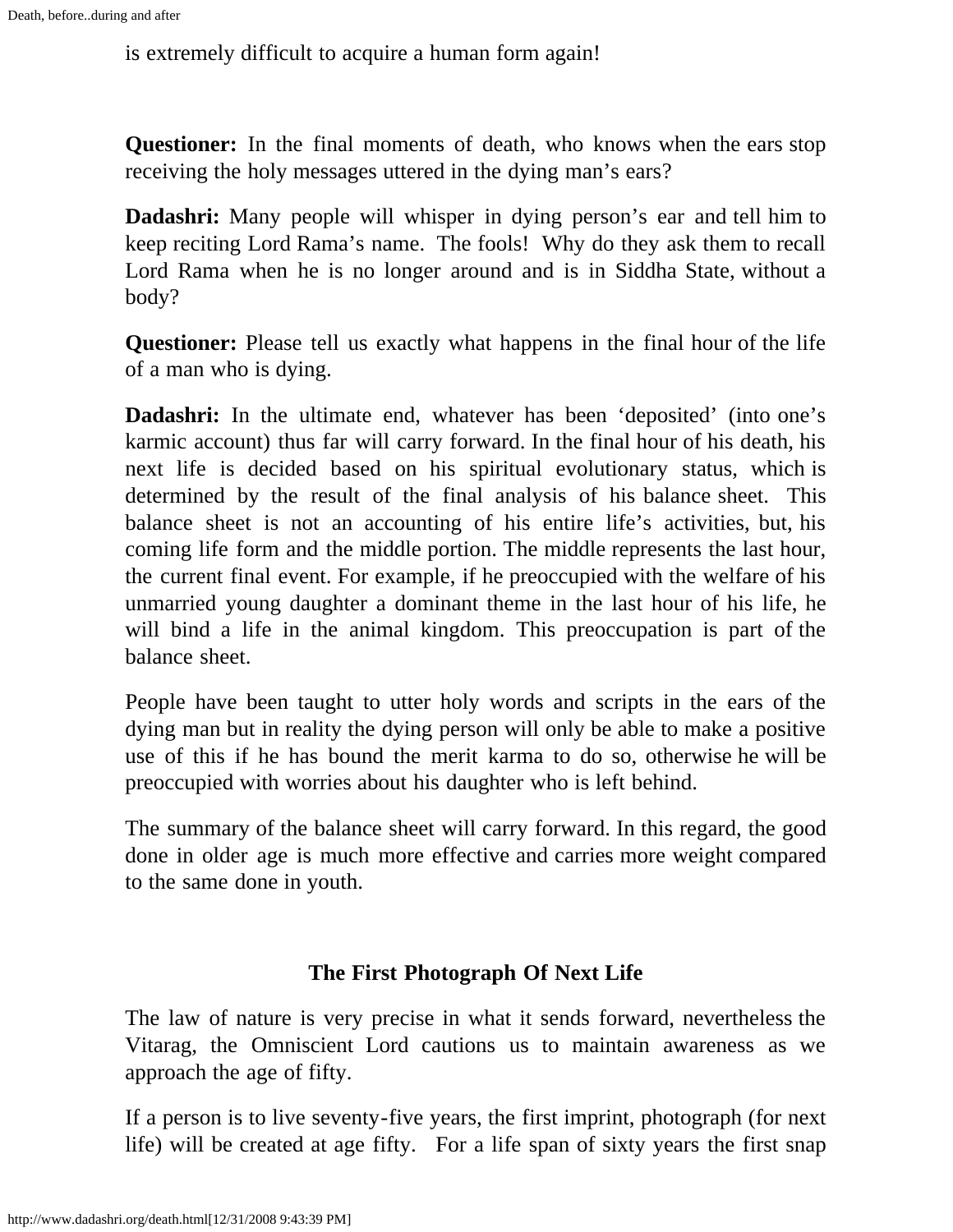is taken at the age of forty. For a life span of eighty-one years, it happens at age of fifty-four. Until the time of this first photograph, your life is free; it does not cost you anything. The first two-thirds of your life is free. It is the last third that is consequential; your actions during the last third of your life are imprinted on the balance sheet, which will come in front of you in the last hour of your life. Is this a fair or an oppressive law? It is not oppressive is it? It is fair, is it not? It says that we have not objection to your reckless ways during the first two-thirds of your life but you had better shape up during the remaining third of your life, before you die.

### **Horrible Death Every Second As 'I am Chandulal'**

**Questioner:** Can we not say that it is the body that dies?

**Dadashri:** Those who are not Self-realized, face two kinds of death:

The first one is the one that is happening every moment of life when one says, 'I am Chandulal'. This is called bhaav maran.

Then the worldly death happens when the body dies.

That is why Krupadu Dev, Srimad Rajchandra wrote,

'Why oh why are you so absorbed in this worldly life, where horrible death is happening every moment of your life as 'I am Chandulal'?'

#### **Death In Samadhi – I Am Pure Soul**

You can tell death, 'Come whenever you want to, early or late, but come as samadhi death.

Samadhi death means that at the time of death the dying one remembers nothing but his Soul. His chit, the component of the mind that has knowledge and vision is focused on nothing but his Pure Soul. His mind, his chit, his intellect, and his ego are completely still. This is bliss eternal. Even problems created by external forces on his body (upaadhi) have no effect on him. Is the body not full of problems?

# **Questioner**: Yes.

**Dadashri**: It is full of not only physical but also mental ailments. Neither the physical nor the mental suffering touches the Gnani or the Self-realized one. The non-self-realized person will invite mental suffering even when it is not there. Samadhi death means there is a constant awareness of, 'I am the pure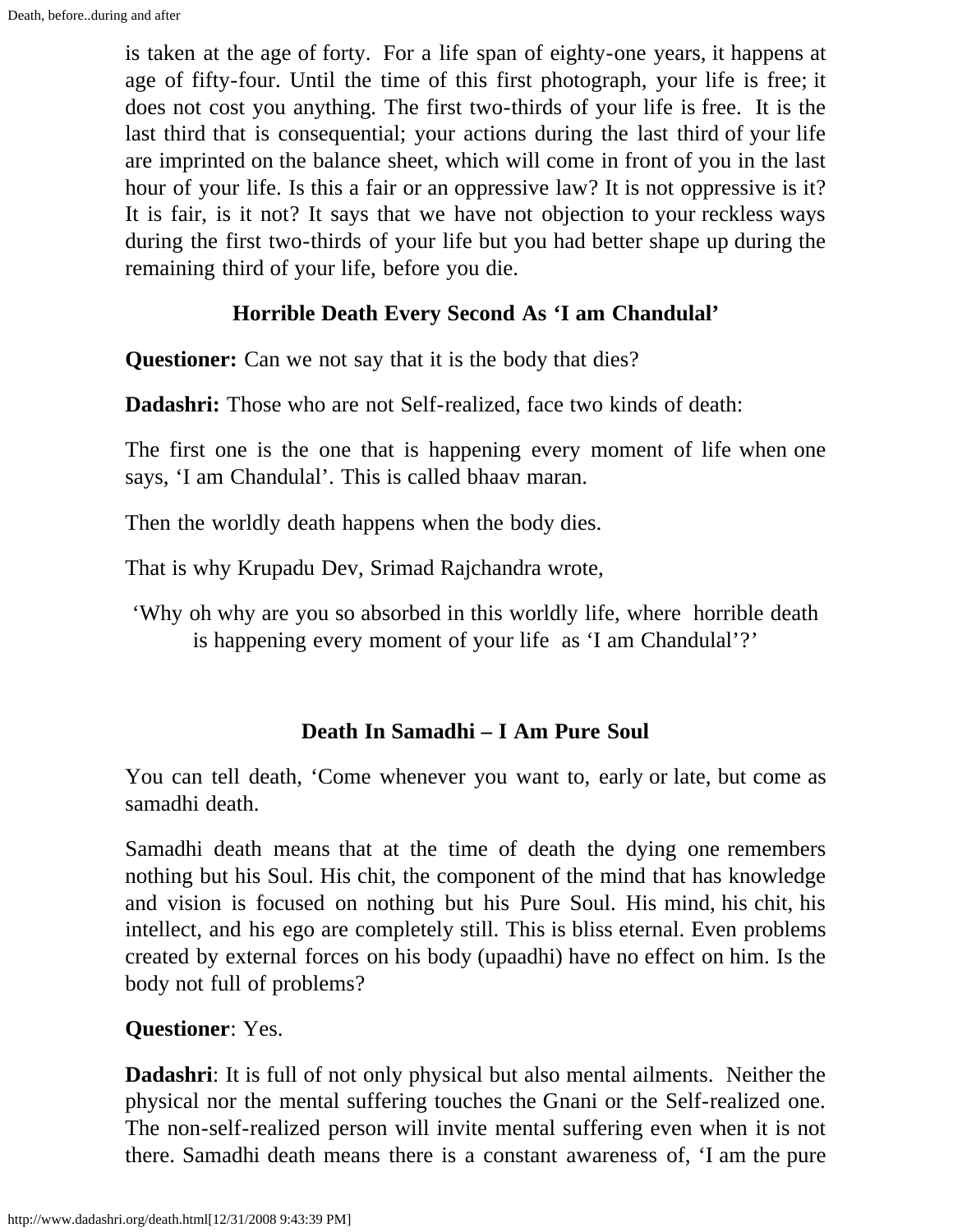Soul (Shuddhatma).' So many of our mahatmas who have passed away, did so with the awareness of being the pure Soul.

#### **Where Will He Go After Death?**

**Questioner:** At the time of death, is it possible for us to know whether the departed soul has acquired a higher life form?

**Dadashri:** If the old man is saying, ' alas I could not get my fourth daughter married', he will bind a life in the animal kingdom. This is all invited misery. But if his awareness is fixed on the Soul, he goes to a higher life form.

**Questioner:** But what if he remains unconscious for a few days?

**Dadashri:** Even if he is unconscious, if he remains in Gnan (the awareness of the knowledge of the Self)*,* then there is no problem. It does not matter if he is unconscious, as long as he has taken Gnan*.*

#### **Fear of Death**

**Questioner:** Why do all people fear death?

**Dadashri:** It is the ego that fears death, not the Soul. It is the ego that has the fear of 'I am going to die, I am going to die'.

#### **Death From The View Of The Enlightened Lord**

What is God's vision about death? In God's vision, no one ever dies. If God were to give you this vision, some day, then no number of deaths would affect you in this world. This is because of this right vision (Gnan).

#### **From Death To Immortality**

Sooner or later, you will have to resolve the issues behind life and death. In reality one does not die nor does one live. This is all just a mistake in one's belief. He believes that he is living, a mortal (jiva)*,* but in reality, he is immortal (Shiva)*.*

**Questioner:** This world would not function if everyone had this understanding!

**Dadashri:** Yes, it would not! But then, this is not something that everyone would understand. This entire world is a puzzle. It is extremely mysterious. It is because of this deep mystery, which has not been understood, that this world is in such a state of chaos.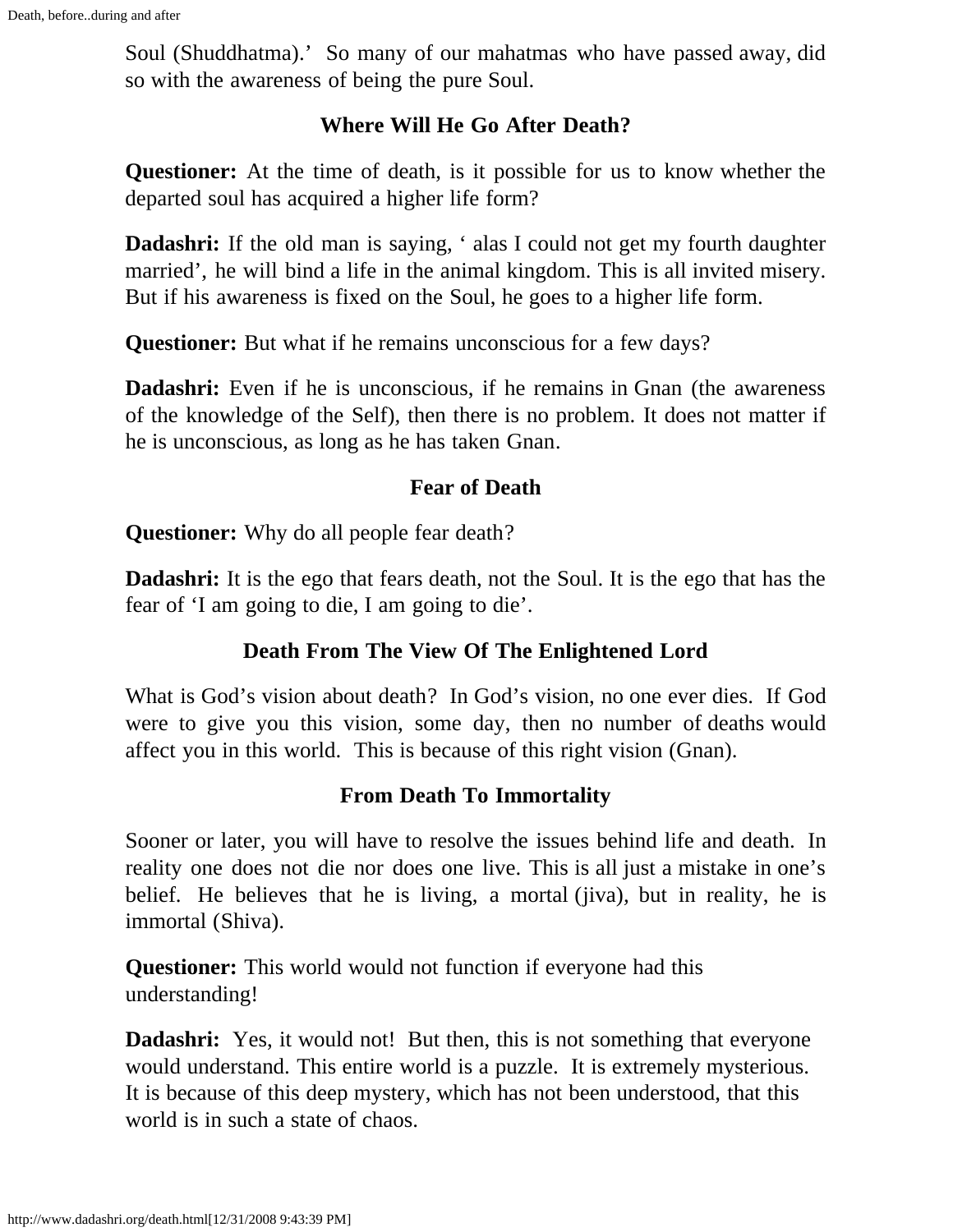#### **Who Is Born, Who Dies?**

The Soul does not take birth nor does it die. The Soul is a permanent entity. This phenomenon of taking birth and dying is of the ego. It is the ego that is born and it is the ego that dies. In reality the Soul does not die at all.

#### **Part Two**

### **The State of the Soul**

# **What is Birth and Death?**

**Questioner:** What is birth and death?

**Dadashri:** Birth and death happens, what is there to ask about it? We all witness its occurrence. Death takes place when all the account of karma of a person's life is finished. Whatever account he had bound for the current life, comes to an end and therefore death occurs.

#### **What is Death?**

**Questioner:** What is death?

**Dadashri:** Death is like this: When you sew a shirt, you can say that the shirt is created or born. Death is inevitable to whatever is born. The Soul is free from the bondage of birth and death. It is eternal; it has no death. Anything that is born has to die, and because there is death, there will also be birth. So death is connected to birth. Wherever there is birth there is death.

**Question:** Why is there death?

**Dadashri:** Birth and death are events. Every event has an end. The inherent nature of any thing that begins is that it always comes to an end. Was it not a beginning when you went to school and did that event not come to an end? Everything has a beginning and an end. Do you understand?

**Questioner:** Yes.

**Dadashri:** All these things have a beginning and an end. Who is the Knower of this beginning and the end? You are that Knower.

Things that have a beginning and an end are all temporary. Anything that has a beginning has an end. Who is the knower of the temporary nature of everything? You the permanent are that Knower. You are permanent because you see all as temporary. If everything was temporary, then there is no need to call anything temporary. Temporary is a relative word. It is because of the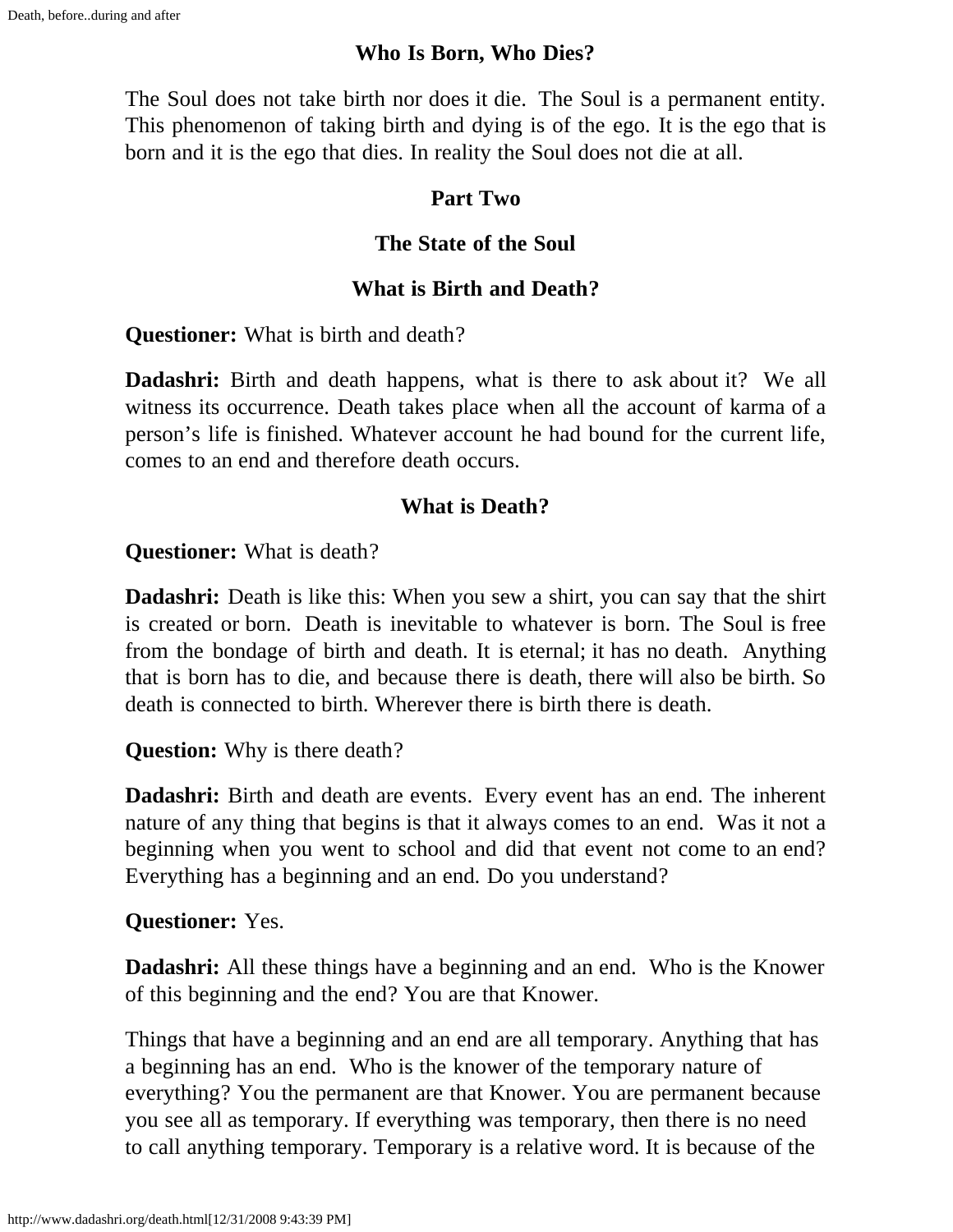presence of the permanent, that there is something temporary.

#### **The Cause Of Death & Birth**

**Questioner:** So why does death happen?

**Dadashri:** There are three batteries: the mind, speech and the body, at the time of a person's birth. These batteries begin to discharge, present their effect in the womb and continue to do so throughout life. The effect will finally come to an end with death. A person's karmic account is exhausted through these three batteries. When the effect of these batteries comes to an end, it is death. These batteries will last until death. However, as these batteries are discharging, new batteries for the coming life are being charged simultaneously. In this manner the charge (causes of karma) and discharge (effects of karma) continue to take place. The charging or causes take place because of the person's ignorance of his real Self. As long as his wrong belief, 'I am Chandulal' prevails, attachment and abhorrence continue to occur, giving rise to new causes. Once this wrong belief is replaced with the right belief, 'I am pure Soul'; attachment and abhorrence and consequently new causes cease to occur.

#### **Reincarnation**

**Questioner**: Does the unliberated soul return after death?

**Dadashri:** For the foreigners, it does not return. For the Muslims it does not return. For the rest of Indians, the Hindus, it does return. This is the result of the grace of your God. The moment you die, the soul immediately enters another womb.

Now in fact, all souls do return. Their, the non Hindus' belief is that once dead they do not return, but they do return. They do not understand this because they do not understand the process of reincarnation. You all understand reincarnation.

When the body dies, it becomes lifeless and from that one can easily deduce that there was life within, which has now departed and gone elsewhere. The foreigners believe that it was the life principle, the soul that has died. We do not accept this. We are spiritually developed. It is because of this spiritual development that we believe in reincarnation. It is because of this that we understand the science of the Vitarag (the Omniscient) Lords. This science states that it is because of reincarnation that we all come together. Such is our belief and it is on the strength of this belief that we believe in the Soul. How can reincarnation be supported without the belief in the Soul?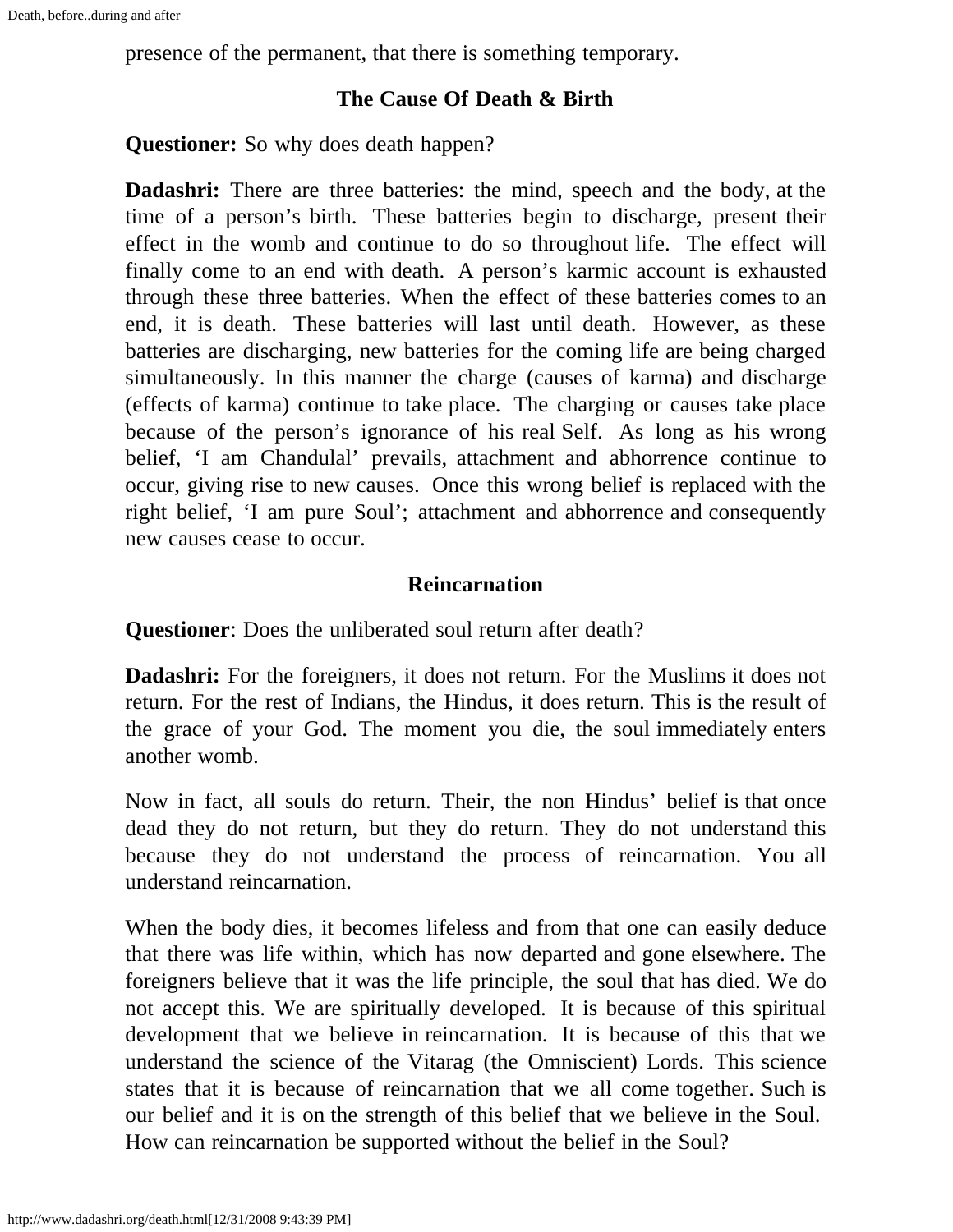Who is it that reincarnates? It is because there is the Soul that there is reincarnation. We witness the death of the body, which is burnt. So only the soul can come and go in different forms.

When you understand the nature of the Soul, all puzzles are solved. It is however, hard to understand. That is why all the scriptures tell you to understand the Soul. Now without this knowledge, anything done is done in vain. It does not help. First realize the Soul, and then all puzzles will be solved.

#### **Who Reincarnates?**

**Questioner:** Who takes rebirth? Is it the Soul or the living person?

**Dadashri:** No, nobody has to take it, it just happens. This whole universe functions automatically; everything just happens on its own.

**Questioner:** Yes, but who makes it happen? Is it done by the jiva (mortal entity) or the Soul?

**Dadashri:** No, the Soul has nothing to do with it. Everything happens because of the jiva. This comprises of the Soul, the causal body and the electrical body. This entity that desires worldly happiness has the 'right' to enter the womb and when worldly happiness is not desired, it loses the right for a rebirth.

#### **Relationship Of One Birth To Another**

**Questioner:** Is each successive birth of a human linked to the next birth?

**Dadashri:** Every birth is the result of previous birth. Therefore the link of every birth begins with the previous birth.

**Questioner:** But what is the relationship between this birth and the previous birth?

**Dadashri:** This current birth is the result of previous birth and the cause of the next birth.

**Questioner:** Yes, that is true but is there anything that occurs in the previous life that has any relationship to this life?

**Dadashri:** A tremendous relationship! Seeds sown in the previous life, result in a full-fledged fruit in this life. So is there not a difference between the seed and its fruit? When we sow a seed of wheat, that is the previous life, and the plant, which grows from it, is this life. Now from this plant, the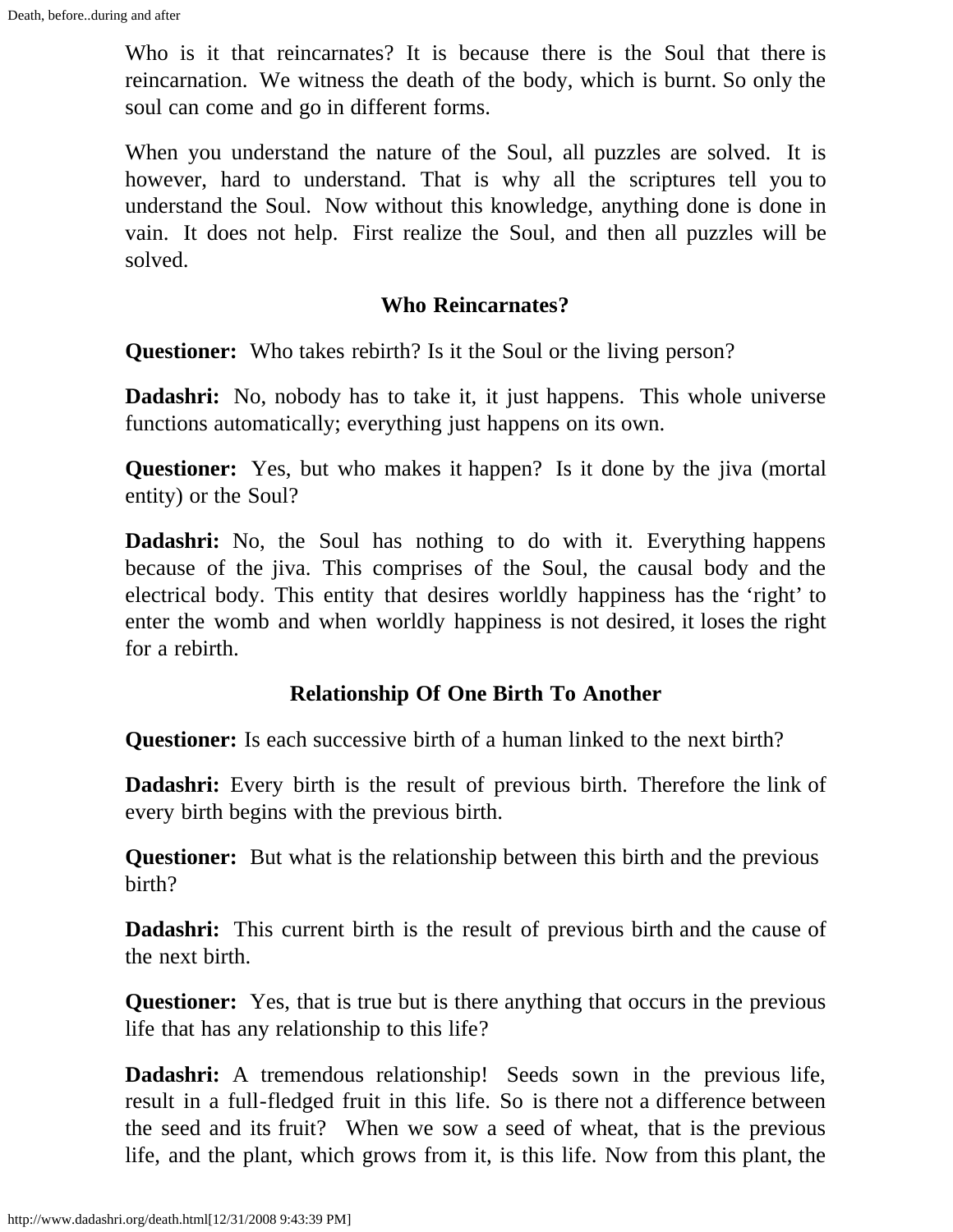seeds that are shed is the current life, and the plants that grow will be the new life and so on. Do you understand this or not?

**Questioner:** A snake bites only one person from of many walking on a street. Is that the result from a previous life?

**Dadashri:** Yes, that is precisely what I am trying to explain. That is reincarnation. And that is why the snake bites him. If it were not for reincarnation, the snake would not have bitten him. In essence, the man is being paid back from the account of his previous life in the same way that a debt gets paid off. Through spiritual development we can understand all these accounts and their repayments. This is why people in India believe in reincarnation, but they are not able to categorically state that indeed there is reincarnation. They cannot prove that it does in fact exist. But based on the experiences in their lives, their faith in reincarnation has strengthened.

A woman may ask why her friend was blessed with such a nice mother-inlaw, whereas she is not so fortunate. So there will be all kinds of circumstances based on previous life accounts.

# **What Else Carries Forward?**

**Questioner:** When life enters another body, do the five senses and the mind go with it?

**Dadashri:** No, nothing like that whatsoever. The senses become exhausted and die; the senses do not carry forward. Only the anger, pride, attachment and greed carry forward. Only the causal body, which is the subtle body and it includes anger, pride, attachment and greed, is carried forward. It remains with the soul wherever it is born, until final liberation is attained.

# **The Electrical Body**

The soul alone does not leave the body. The causal body composed of all the karmas and the electrical body leave together with the soul at the moment of death. As long as there is worldly life, the electrical body will be present in every living being. The electrical body is always present when the causal body is formed. Every living being has an electrical body, which carries out the natural bodily functions, such as digestion and circulation etc. The electrical body is also responsible for your vision and other physiologic activities. The soul does not have any anger, pride, attachment or greed. These anger reactions, pride, attachment and greed are all mediated through the electrical body, although they are carried forward through the causal body.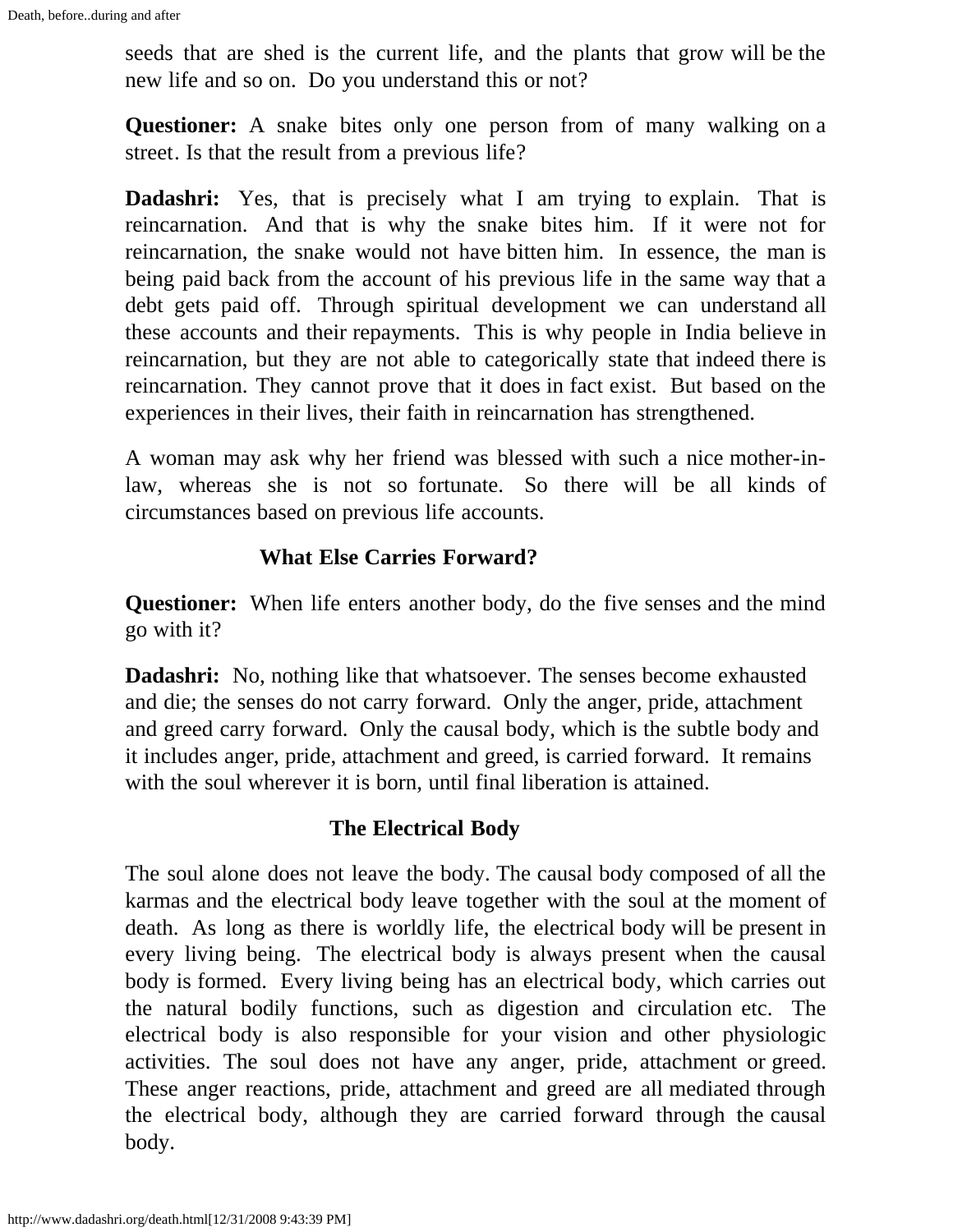**Questioner:** So is it the electrical body active in the process of charging karma?

**Dadashri:** Karmas are only charged if the electrical body is present. Nothing will work in the absence of the electrical body and the same applies to the soul. Even if the soul was absent, but the electrical body was there, it would not work either. These are all a collection of causes.

#### **When Does Life Enter a Womb?**

**Questioner**: Life only comes into existence when it takes a breath. That is what is written in the Vedas.

**Dadashri:** No, such statements are not based on experience. They are not true. That understanding is a worldly understanding. An embryo never develops without the presence of a life. Prior to that it is like an egg, it remains in a state of dormancy.

**Questioner:** Does life enter the egg of a chicken through a hole?

**Dadashri:** No, that is all worldly thinking. Such statements are written because of inadequate understanding. For the embryo to form multiple evidences are necessary, including time. These are all scientific circumstantial evidences.

Life matures during the nine months it lives in the womb. At seven months, it is considered premature; the brain, the limbs and all other organs are inadequately developed. So a baby born at seven months is considered premature because it has not developed fully. And those which are born at eighteen months – they are something else! They have extraordinary brains. Those, which go beyond nine months, have a very highly developed brain.

What's wrong? Did you not know that? Why are you not saying anything? Have you not heard it said before that this baby is eighteen months old? Have you not heard such a saying? They'll say he is very smart; he would not come out of his mother's womb – for eighteen months he carried on pompously!

#### **Time Between Births**

**Questioner:** How long does it take the soul to leave one body and enter another?

**Dadashri:** No time at all. As it is leaving one body, it is also simultaneously present in another womb. This occurrence is in concurrence with the moment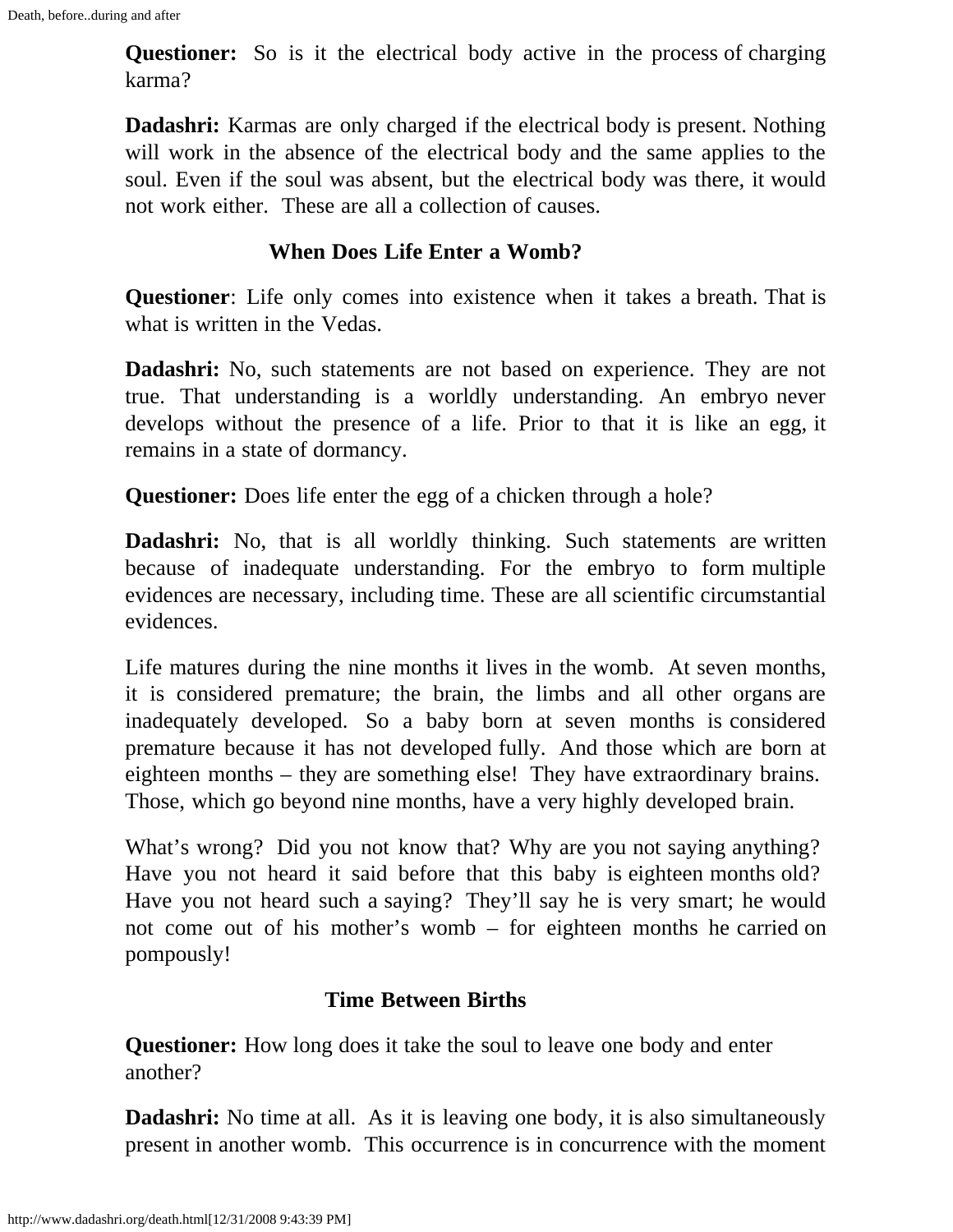of the union of the sperm and the egg*.* When the time comes for the soul to depart from one body, the circumstances and the event at the other end is happening for the reception of this soul. Therefore after the body's death the soul goes directly into another embryo. So there is no need to worry about what may happen in the time ahead. After death another womb is acquired and upon entering that womb, all the nourishment and everything necessary for its life there is immediately provided for.

#### **The Three Travelers**

The world is full of illusion and it always looks at external actions. It does not consider the inner intentions or meditation. The inner meditation is the real endeavor (purushaarth), for the next life and will bring forth fruits in the next life. During meditation, the subatomic particles of matter from the outside are pulled inwards into the body. They take on the form of whatever kind of meditation is in progress and accumulate subtly. This is how the causal body is created. Because of connections from the past life, it enters the mother's womb and this is where the effective body forms. When one dies, the soul, the subtle body and the causal body all go together. The subtle body is the same for everyone, but the causal body is different for each person, depending upon his causes from his current life. The electrical body is the subtle body.

#### **The Chain of Cause and Effect**

 There is birth after death and death after birth. Why does this cycle continue relentlessly? It is because of 'causes and effects, and effects and causes' that the cycle perpetuates. If causes were destroyed, effect too would come to an end and another birth would cease to occur.

A person creates causes during his entire life. What becomes of these causes? Once the causes are created, there is no escaping from its ensuing consequences of its effect.

Causes are created in every action. If someone insults you by saying, 'you are stupid', it is an effect. He has said this within the laws governing the science of karma. It is your past account. During this insult occurrence, the negative reaction that happens within you like, 'your father is stupid', is your cause for the next life. This may even spill out in reactionary words. These words are an effect of past life. The deep inner intent in any event is the cause. All else is an effect.

What was dealt to you was well within the laws. Your reaction transgressed that law.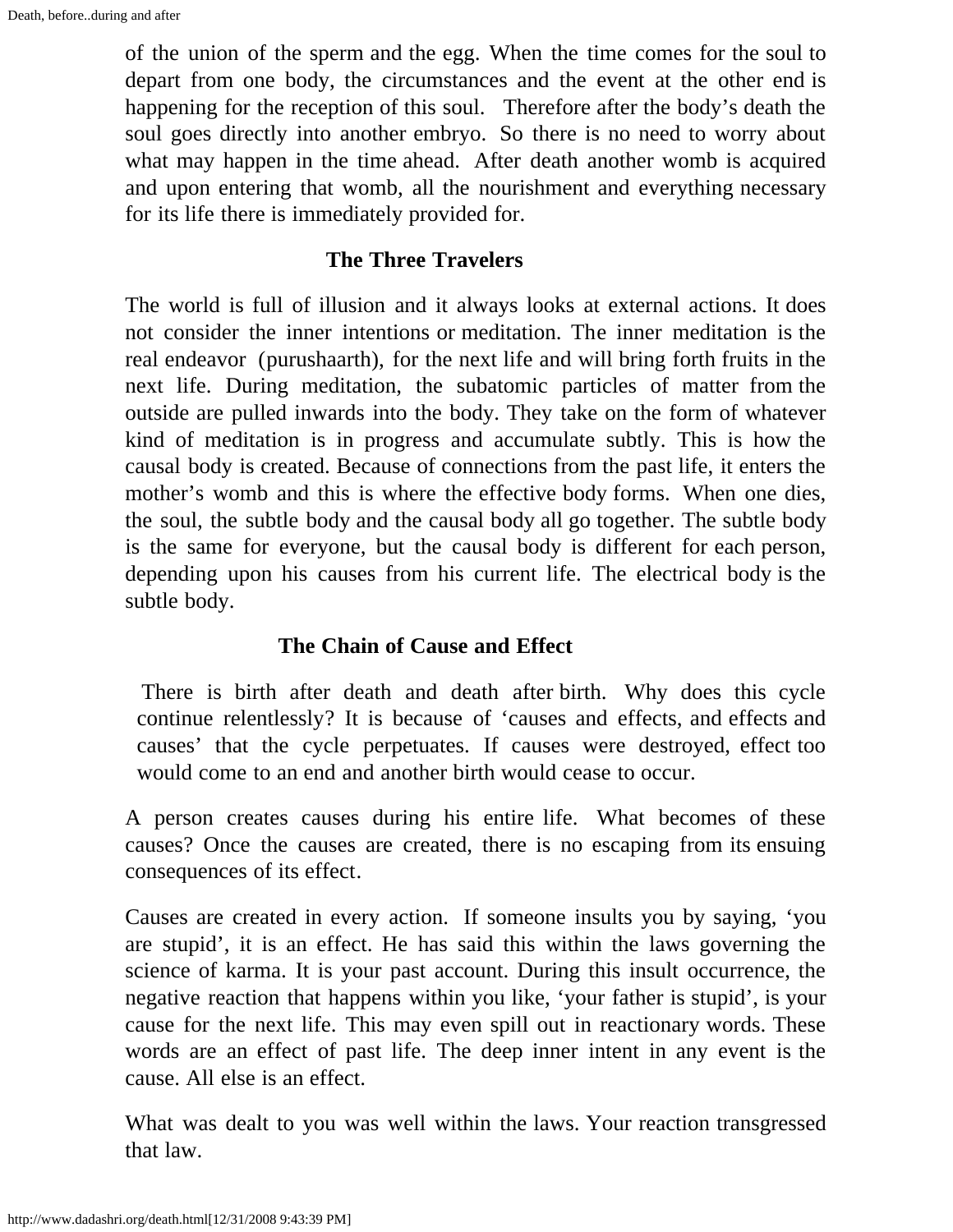Did you understand this? Why are you silent?

**Questioner**: Yes, I understand.

**Dadashri:** So the causes are created in this life, and the effects of these causes will have to be endured in the next life.

People erroneously believe the effect to be the cause and they try to change the effect. They believe that 'I became angry'. This is the illusion. The anger exists as long as this illusion exists. Really there is no anger. It is an effect only. And when the cause stops, only the effect remains and one is not responsible for these effects. These effects will not refrain from manifesting their intrinsic nature.

# **Can the Causes be Stopped?**

**Questioner:** There is a relationship between the body and soul, is there not?

**Dadashri:** This body is the result and effect of the ignorance of the Self, the Soul. It is the effect of whatever causes that were created. If someone were to give you a lot of respect, you would feel happy and if someone were to insult you, you would become angry. The outward expression of your anger or happiness is not important; it is your internal bhaav (deep inner intent, meditation) that charges or causes new karma, which will then discharge in your next life. The discharge will be in the form of an effect at that time. Your mind, your speech and your body are all an effect. Any suffering or enjoyment experienced during the discharge of an effect, leads to new causes, which in turn will become 'effective' in the next life. In this manner, the cycle of 'cause and effect', 'effect and cause' perpetuates.

Causes of new karma can only be stopped in human life. There is only effect in all other life forms. In human beings there is both causes and effects. When I give you the knowledge of your real Self, Gnan, new causes will stop, and no new effects will occur.

# **Until Then Wandering Continues…**

The effective body refers to the three charged batteries of the mind, speech and the body, which create new causes. So in this life, these batteries continue to discharge while simultaneously new batteries are being charged. The Gnani Purush puts a stop to the charging and so only the old ones continue to discharge.

After death, the soul enters another womb. Until one becomes Self-realized, it continues to wander from womb to womb. One becomes one with the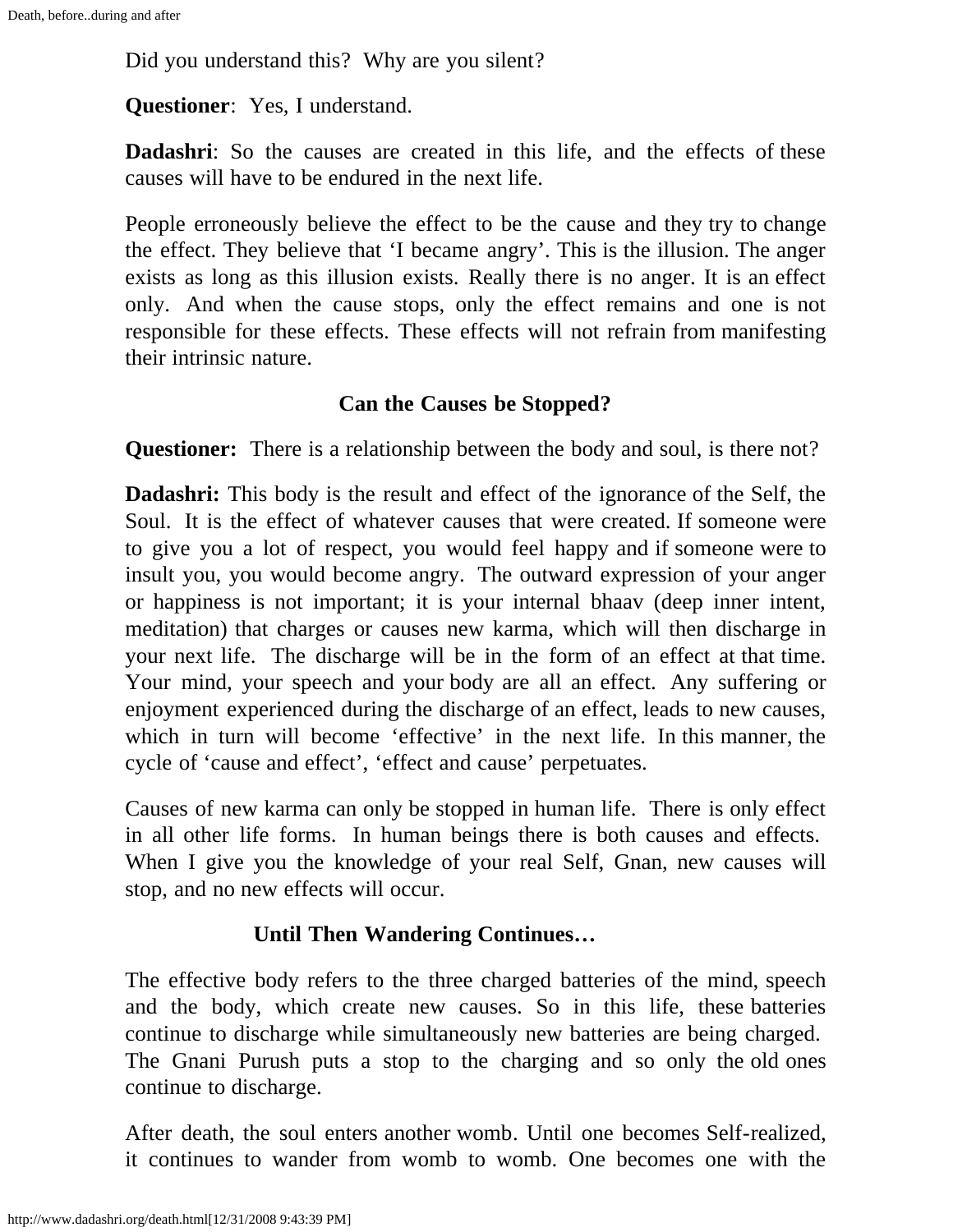mind, with the intellect and this is the reason why new causes are created and worldly life continues again and again. To become one with the mind and the intellect is to plant a seed in a womb. Lord Krishna has said that as the seeds fall into the womb, the worldly life continues. When the seeds stop being sown, the worldly life will cease.

#### **The Science Of Evolution**

**Questioner:** According to Darwin's theory of evolution, life develops from a single sensory organism until it reaches the human form. On the other hand there is the belief that one goes back to animal form after human birth. Can you clear the contradiction in these two?

**Dadashri:** No, there is no contradiction in it. The Theory of Evolution is correct. But it is only correct up to the point where it reaches the human form. There is no knowledge about what happens beyond this point.

**Questioner:** Is it true that a person can go back into an animal form from a human form?

**Dadashri:** First, as it is stated according to Darwin's theory, life develops to the point of a human form.

From here onwards, here is my explanation. After coming to the human form, because of the presence of the ego, he becomes the doer. He becomes the doer of karmas and this is the cause and therefore he has to endure the effects of his causes. If he creates a debit (paap, demerit karma or sins) he reincarnates in the animal form and if he creates credits (punyas, meritorious deeds), he is born as a celestial being, or as a human being again, where he will enjoy material comforts and luxuries. So after coming into the human form, everything depends upon these debits and credits.

#### **No More Wombs**

**Questioner**: Is it not said that one has become the human form after wandering through 8.4 million wombs, and then he has to undergo the same amount of wandering before he returns to the human form?

**Dadashri:** No, it is not like that. Having achieved the human form once, one does not have to go through the cycle of 8.4 million births again to be born again as a human. If a person has an animal-like mentality, he will reincarnate in the animal form for a maximum of eight births. And that too will only be for a period of one to two hundred years. After that, he returns back to the human form. Once the human form is achieved, he does not have to wander 8.4 million lives.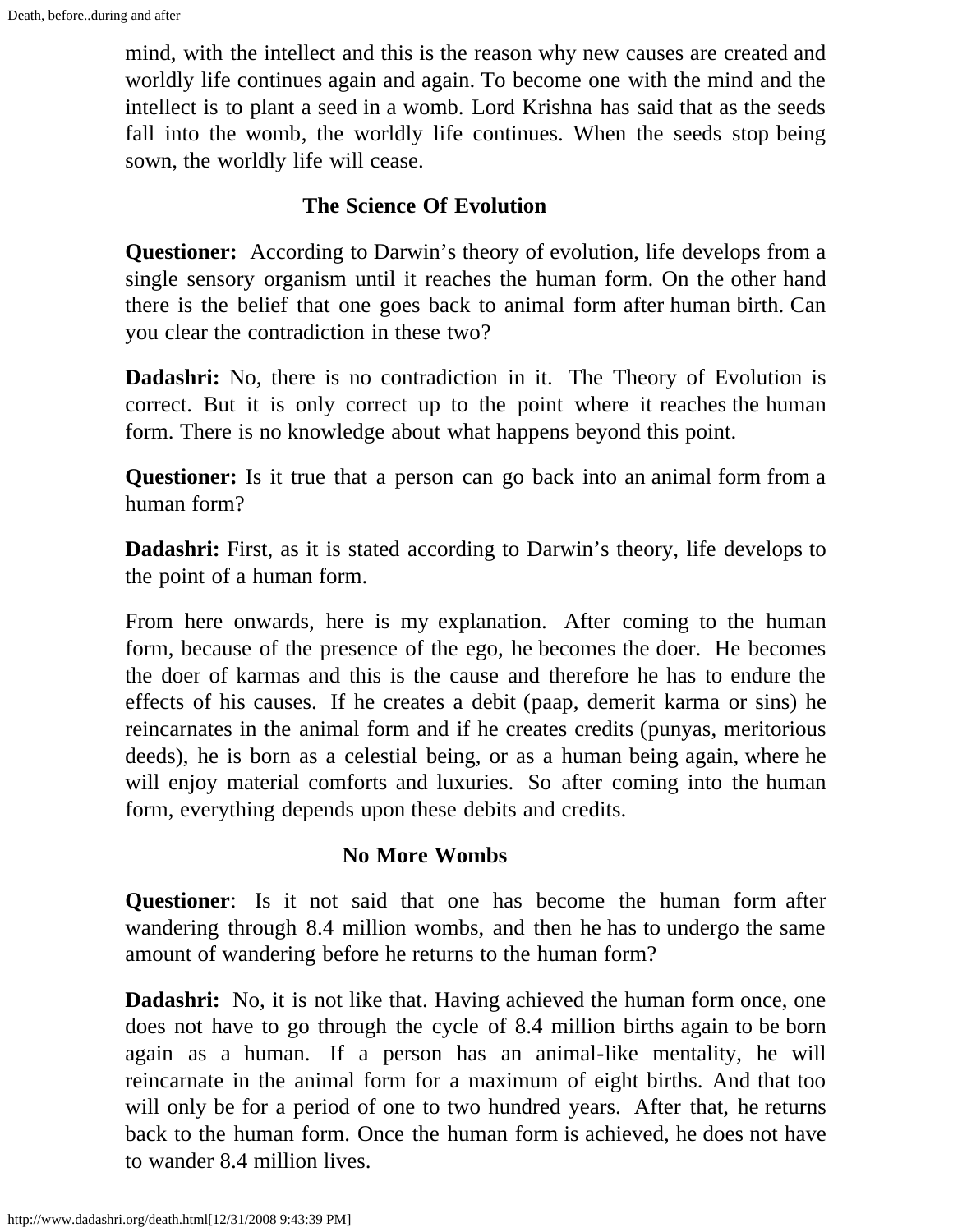**Questioner:** Does the same soul wander for 8.4 million times?

**Dadashri:** Yes, the same soul.

**Questioner:** But the Soul is pure, is it not?

**Dadashri:** The Soul is pure, even now. It has remained pure even after wandering through 8.4 million wombs. It has been pure, it is pure and it will always be pure.

# **Next Life According to Last Hour Wishes In This Life**

**Questioner:** Is a person's rebirth based on his desires and passions present within him at the time of his death?

**Dadashri:** Yes. But when people say that the person who died had such and such wishes. However, such last minute wishes cannot be created, they happens a consequence of balance sheet. It is the balance sheet of his entire life that comes forward in the final hour before his death, and it is this balance sheet that determines which life form he will enter.

# **From a human to a human?**

**Questioner:** Do humans go only into another human form?

**Dadashri**: No, you are mistaken. But only a human can be born from a woman's womb. A donkey cannot take birth there. If a person thinks that when he dies, he will return into a human form, then he is wrong. The fool! If his thinking is comparable to that of a donkey, how is he going to be born as a human again? The thoughts he has about depriving others, and coveting other people's possessions, will all lead him to the lower life form.

**Questioner:** Is there a sequence to a life, that once born into the human form, it will take you back to the human form, or does it take you elsewhere?

**Dadashri:** Once born as a human in Hindustan, one has to move around in the four different life forms: human, celestial, animal and hell. Foreigners are not subject to this, with the exception of about two to five percent of the people. They are only going higher.

**Questioner:** When people refer to Vidhata, who do they refer to?

**Dadashri:** It is nature that they call Vidhata. There is no such goddess called Vidhata. Scientific circumstantial evidence is Vidhata. People believe that on the sixth day after the birth of a baby, Vidhata comes and writes the future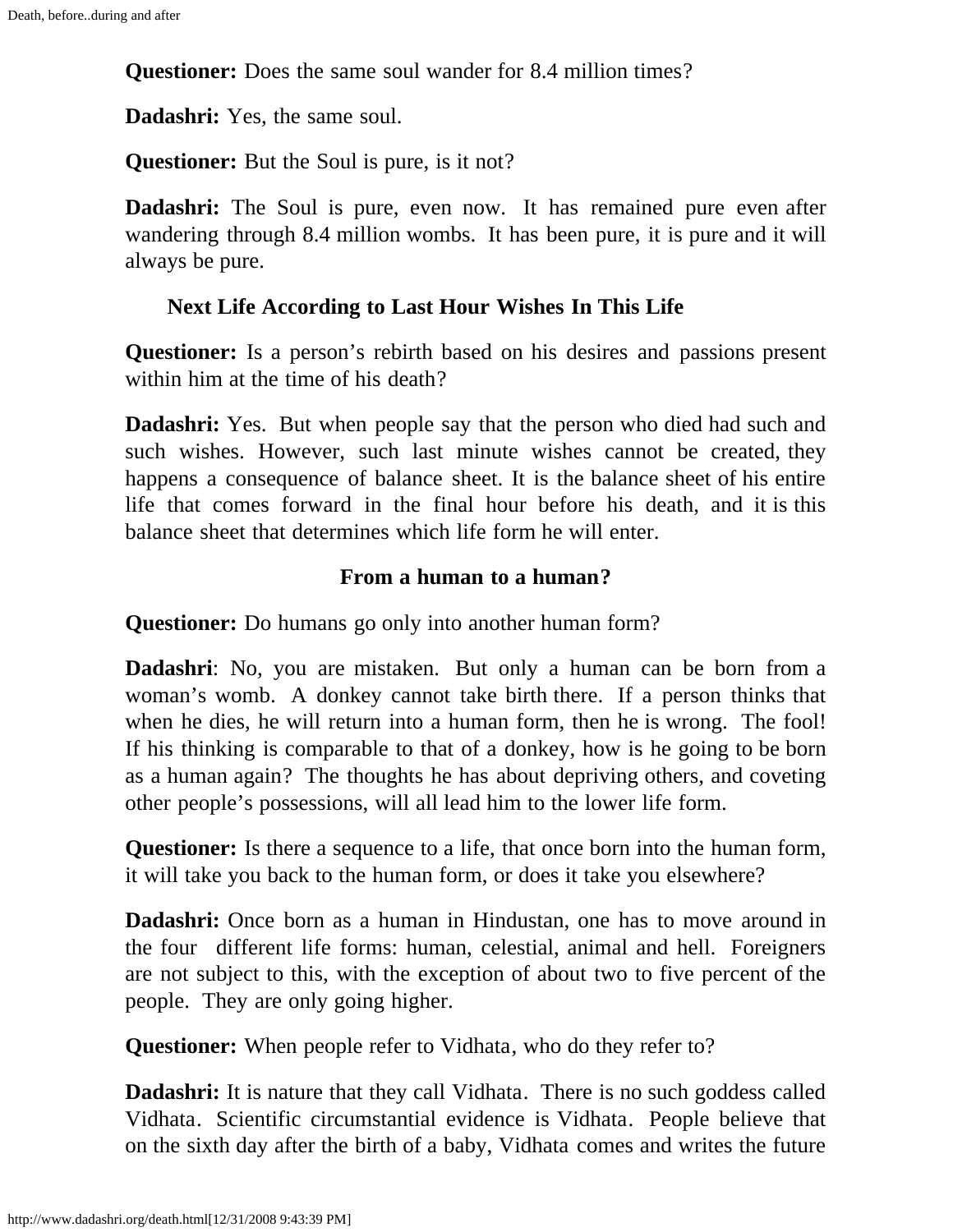life of the newborn infant. This is correct by their imagination, but not according to facts.

In reality and according to nature's law, if you deprive others of things that you have no right to, then you will go into the animal form. But even that is not a permanent state. At the most, it will be for duration of two hundred years or a maximum of seven to eight lives before being born as a human. Sometimes it may even be for as little as five minutes in the animal form before he returns into the human form. There are some organisms that in a span of one minute will change seventeen life forms. So therefore not everyone will spend the two hundred years in the animal form.

#### **One Can Tell Where He Has Come From**

**Questioner:** Gives us a scientific proof that will convince us that a human will take birth into an animal form?

**Dadashri:** Have you encountered anyone who barks like a dog when he speaks? People will say that he is always barking. He has carried forward these traits from his previous life as a dog. Some even behave like monkeys, so they have been monkeys before. Some e sit quiet as a cat, ready to pounce at the slightest opportunity. They have been cats before. One can determine where a person has come from or where he is headed, based on his characteristic traits. Even so it is not a permanent thing.

People of the current time cycle of Kaliyug do not know how to sin and yet that is all they do. So what will the fruit of their deeds be? At the most, they will spend fifty to a hundred years in the animal form. They will not spend thousands of years there before they come back as humans. Many even return after spending just five years in the animal form. So do not consider their actions as a crime, because these poor people immediately return back into the human form. It is because their sins are not so grave.

#### **The Law of Growth and Destruction**

**Questioner:** The human population has continued to increase, does that mean that the population of the animals is decreasing?

**Dadashri:** Yes, that is true. The number of souls remains the same, but they continue to convert. Sometimes as the human population increases, the animal population is reduced and vice versa. This process of conversion continues.

# **Why do Children Suffer?**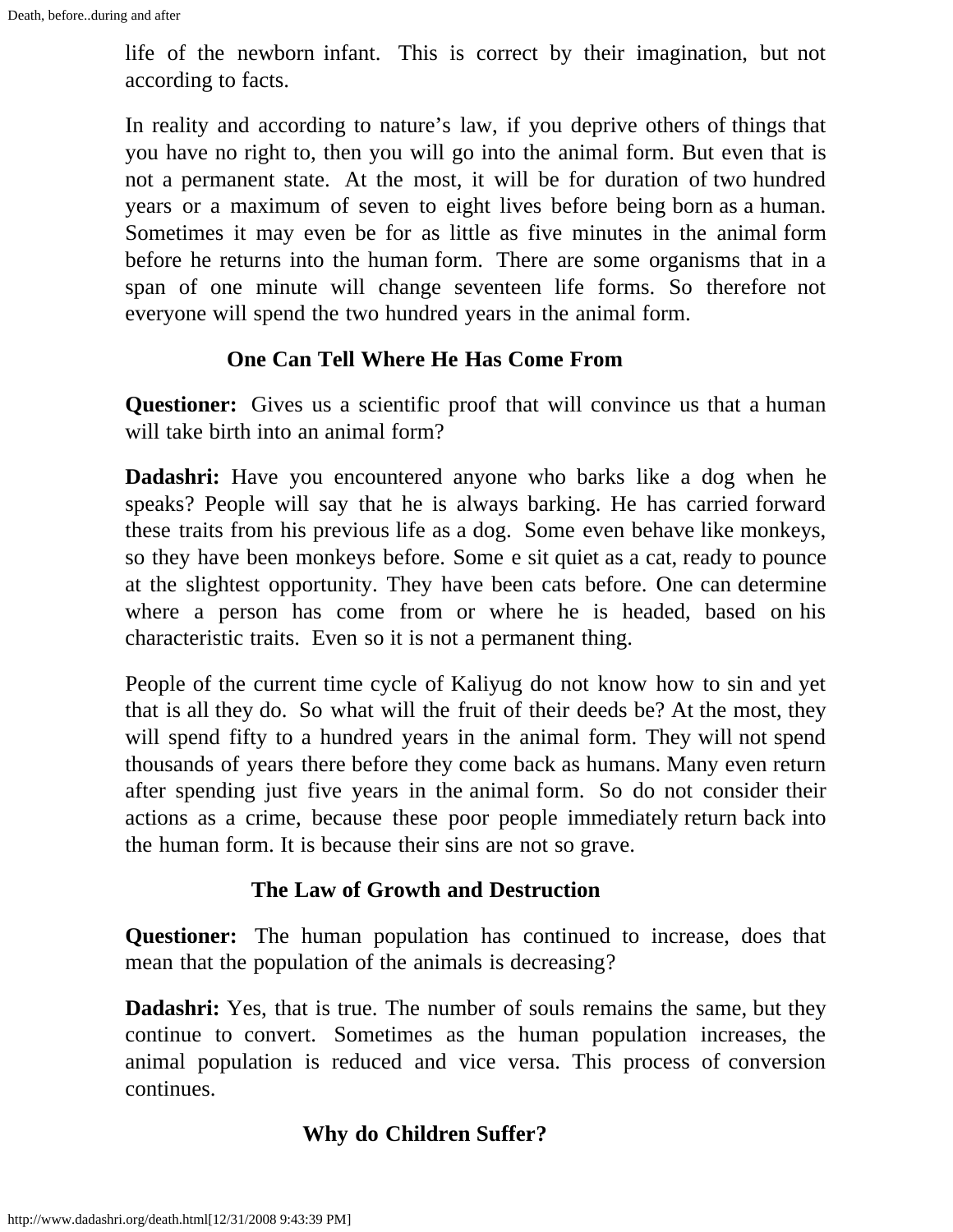**Questioner:** Why do innocent children suffer physical ailments?

**Dadashri:** A child suffers the consequences of the effect of his own karmas and the mother suffers through witnessing it. The main karma belongs to the child and because the mother had played a role in supporting that karma, she too has to suffer. Karmas are bound through the act of doing, through the act of making others do or through the act of supporting others to do the act.

# **The Importance of Human Life**

One returns into the human form, after having wandered through other life forms. And it is also through the human form, that one is released from this cycle of wandering. If one knows how to fulfill his human birth, then he can achieve liberation, but if he does not, then that life becomes a vehicle for endless wandering. He dissipates his karmas in all other life forms, but it is only in the human form that he binds as well as dissipates karmas.

This human body has been acquired with great difficulty, so use it to accomplish your work. The soul has spent endless births to acquire this human body. If only, this body spends one birth for the Soul, your work will be done in this very birth.

If as a human one meets a Gnani Purush, then he can acquire liberation. Even the celestial beings have an intense desire to acquire a human form. Through establishing a connection with a Gnani Purush, the body that had been a foe for endless previous births now becomes an absolute friend. It is through this body that you have met a Gnani Purush, so get your work done.

# **Why the Cycle of Birth and Death for the Immortal One?**

**Questioner:** But who has to undergo the cycle of birth and death?

**Dadashri:** The cycle of birth and death is for the ego. The Soul is in its own state. When the ego stops, this cycle also stops.

# **Thereafter No Fear of Even Death**

**Questioner:** After acquiring Gnan one experiences bliss. Is it only for this birth or for all the births to come?

**Dadashri:** It is permanent. After Gnan one becomes a non-doer and consequently will not bind new karmas. He will attain moksha within one or two more births. There is no choice in the matter. This path is not for those who do not desire liberation. Those who do not like liberation should not take this path.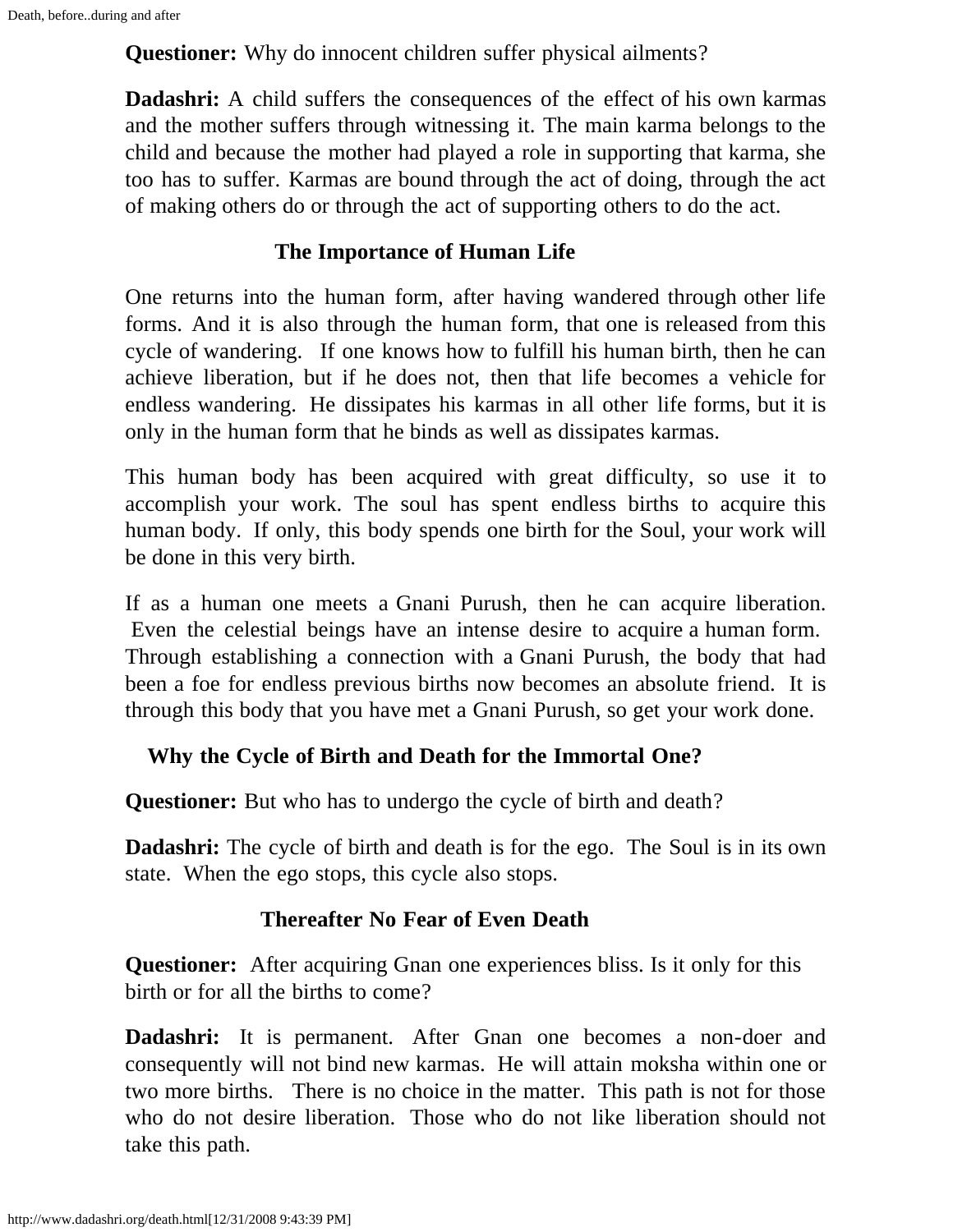**Questioner:** Will we remember this Gnan in our next life?

**Dadashri:** Everything will be the same. There will be no changes. Because you have stopped binding new karmas, no confusion will ever arise again.

**Questioner:** So does that mean that in our past lives, we have created karmas, which continue to perpetuate the confusion?

**Dadashri:** In your past lives, karmas were bound because of your ignorance of your real Self and in this life you are experiencing the effect of those karmas. The effects have to be endured. If a person has not met a Gnani, he will continue to bind new causes simultaneously as he is faced to endure the effects of his past karma. The causes he creates in this life will result as effects in his next life. And thus the cycle of cause and effect, effect and cause will continue, until he meets a Gnani Purush. The Gnani Purush puts a stop to the creation of causes and all that remains will be the effects, which one will have to endure. New karmas will no longer be bound.

Therefore, not only will you remember this entire Gnan, but you will become the embodiment of that Gnan. Then you will not fear anything.

### **Awareness at the Time of Death**

#### **Only until one is alive!**

**Questioner:** Dada how will all the karma bound in this life prior to receiving this Gnan be destroyed?

**Dadashri:** While you are still alive, you should destroy them through repentance and pratikraman. Not all of them will be destroyed, but they will definitely become weaker. Then in the next life, because they are already weak, they will just crumble away.

**Questioner:** Does the bondage of karmas weaken through repentance?

**Dadashri:** Yes, they become weak. Only certain kinds of bondage are weakened at their roots through repentance. There is tremendous strength in our pratikraman. Do it with Dada Bhagwan as your witness and it will bring tremendous results.

#### **After this Gnan New Account for Mahavideh Kshetra**

Due to the forces of karma, there may still be one or two more births left for you. Let them be. But after that you will definitely go to Simandhar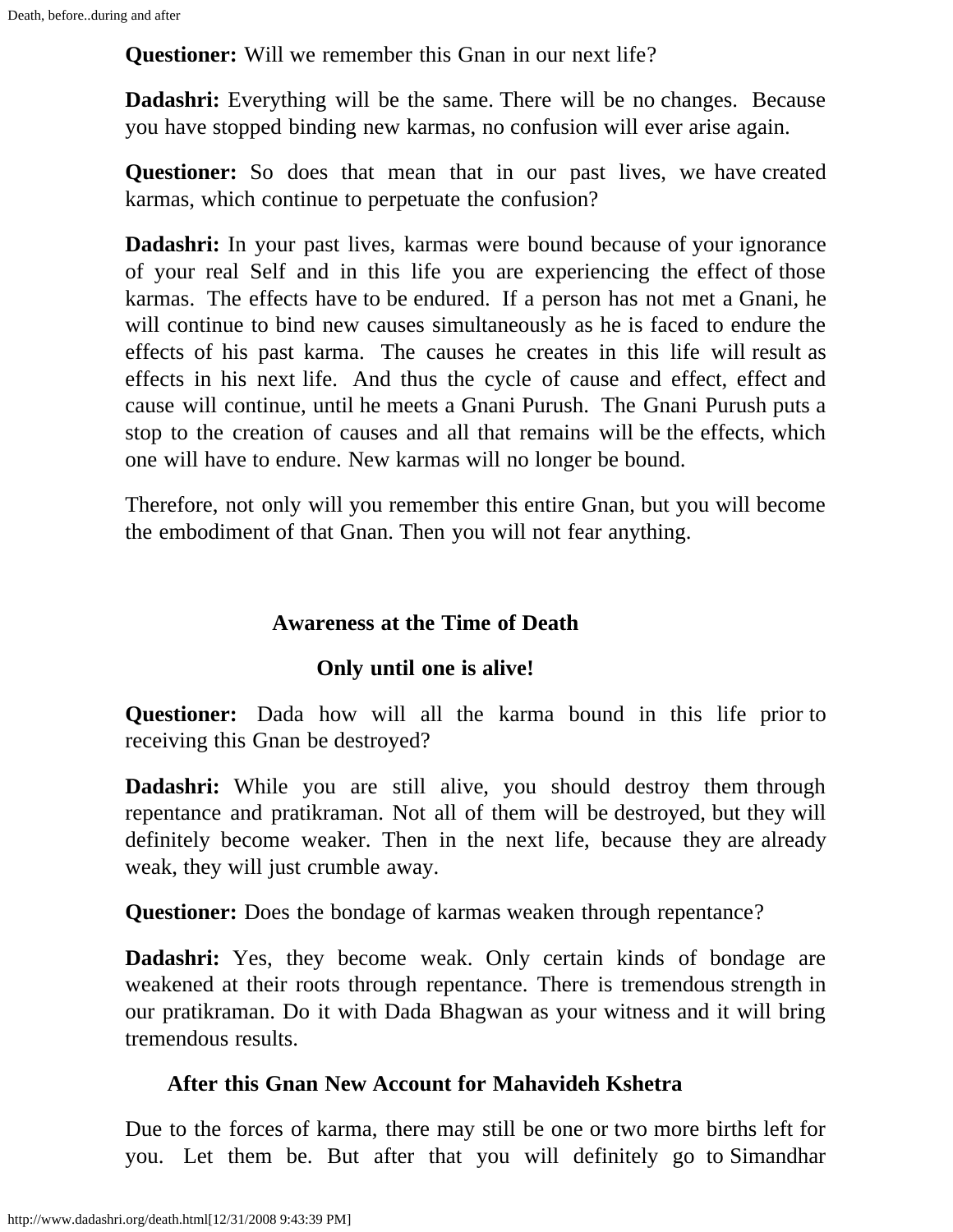Swami,the current and present Tirthankar living in Mahavideh Kshetra. From now on all accounts you have brought with you, no matter how strong and hard, will eventually come to an end. There is no other way for them!

**Questioner:** Do the forces of karma diminish through pratikraman?

**Dadashri:** Yes they do! And they will be concluded fast.

#### **Pratikraman Leads to Final Freedom**

The more mistakes you destroy through pratikraman, the closer you come to liberation.

**Questioner:** Will these sticky files (very close relative, like a husband or a wife) stick to us again in the next life?

**Dadashri:** Why do we have to worry about the next birth? Do enough pratikraman here only. Any free moment you have, keep on doing pratikraman. You have to tell 'Chandubhai' (your relative self) to do pratikraman for everyone in the family and for any hurt that he has caused in his previous lives. He has to ask for forgiveness for all the faults related to his attachment and abhorrence, sex, anger, pride, and greed, done in this life and numerous other lives. Everyday take one member of the family and do pratikraman to them. Then do pratikraman towards all the people around you. Do the same for the neighbors, with the same awareness. Keep doing this and the burden of your load will become lighter. It will not become lighter without your doing so.

 First I cleared the bonds of the whole world in this way, and then I became liberated. As long as in your mind, I am at fault, it does not allow me to be at peace. So whenever I do pratikraman in this way, everything gets erased.

#### **Pratikraman of the Dead**

**Questioner:** How can you ask for forgiveness from those who have died?

**Dadashri:** Even though they are dead, you can still do so because you have their photographs and you can remember their faces. Even if you do not remember their face at all, but you know their name, you can still use their name and do pratikraman, and it will reach them.

**Questioner:** So how do you do pratikraman for the ones who have died?

**Dadashri:** First recall the pure Soul, which is completely separate from the mind, body, speech and all karmas, of the dead person. Then recall and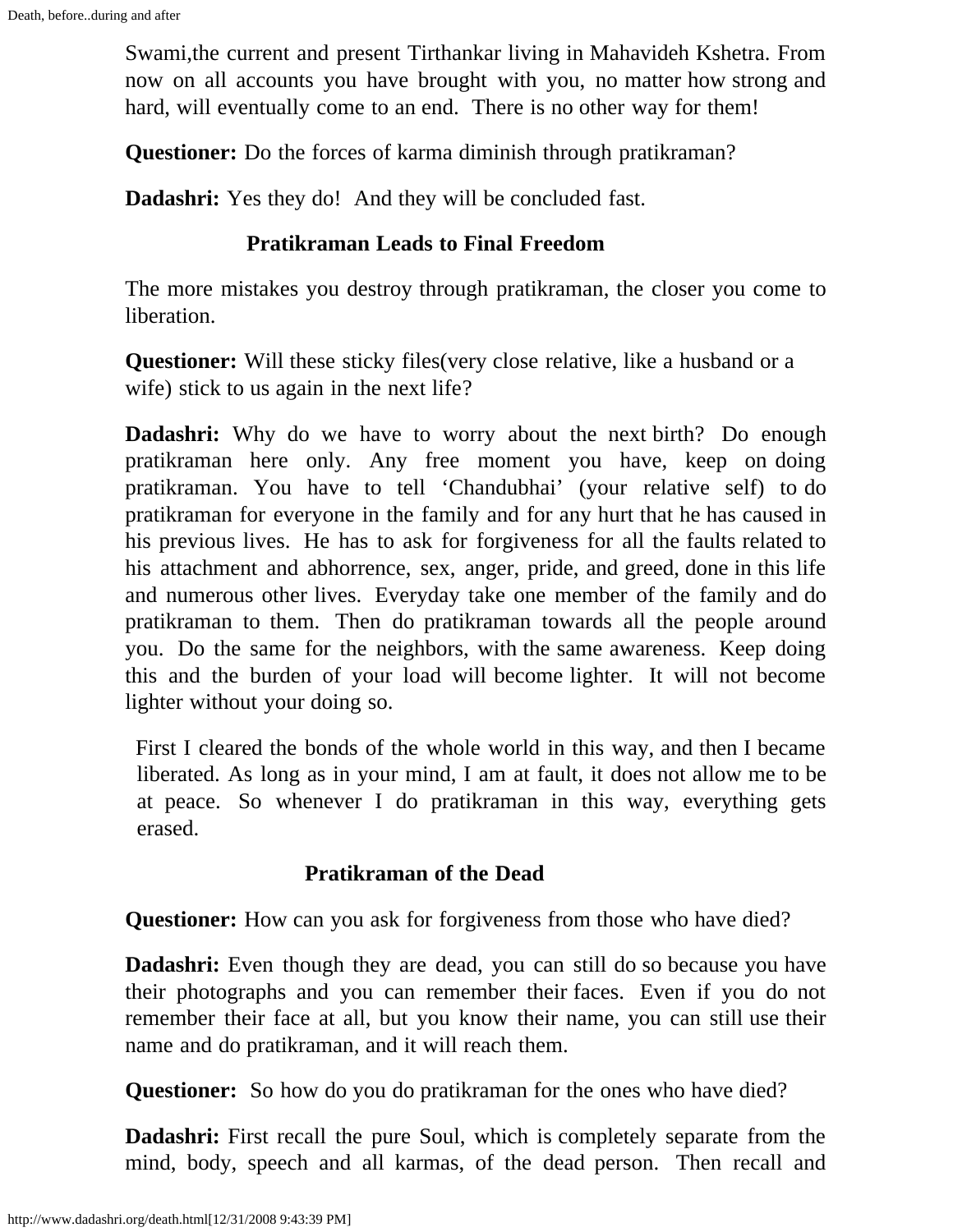confess your mistakes (alochana).Ask for forgiveness (pratikraman) for that mistake and resolve not to repeat that mistake ever again (pratyakhyan).

'You', the pure Soul should remain the Knower and the Seer of 'Chandubhai' (the relative self) and know how many pratikraman he does, how sincerely he does them and how many times he does them.

### **Jai Sat Chit Anand**

#### **Instructions and Vidhi**

**for**

#### **Prayer at The Time of Death**

Dear Dada Bhagwan, Dear Simandhar Swami, I surrender my thoughts, speech and actions, my name\*\*, all ignorance related to my worldly name, all karma unto the lotus feet of You, the divine manifest form of the supreme Lord.

Dear Dada Bhagwan, Dear Simandhar Swami, I hereby accept your exclusive protection. May this surrender of mine be exclusive for you only. Please be present for me at the final moment of my life. Be with me until my final liberation.

Dear Lord, I have no desire for anything temporary in this world. All I desire is moksha. May my next life be under your guidance only, and at your feet.

Along with this above recite:

# **Dada Bhagwan na Aseem Jai Jaikar Ho**

- The person, whose final hour in life has arrived, should say the above prayer and substitute his name here.
- The above has to be done repeatedly, or someone close by has to do this for the dying person.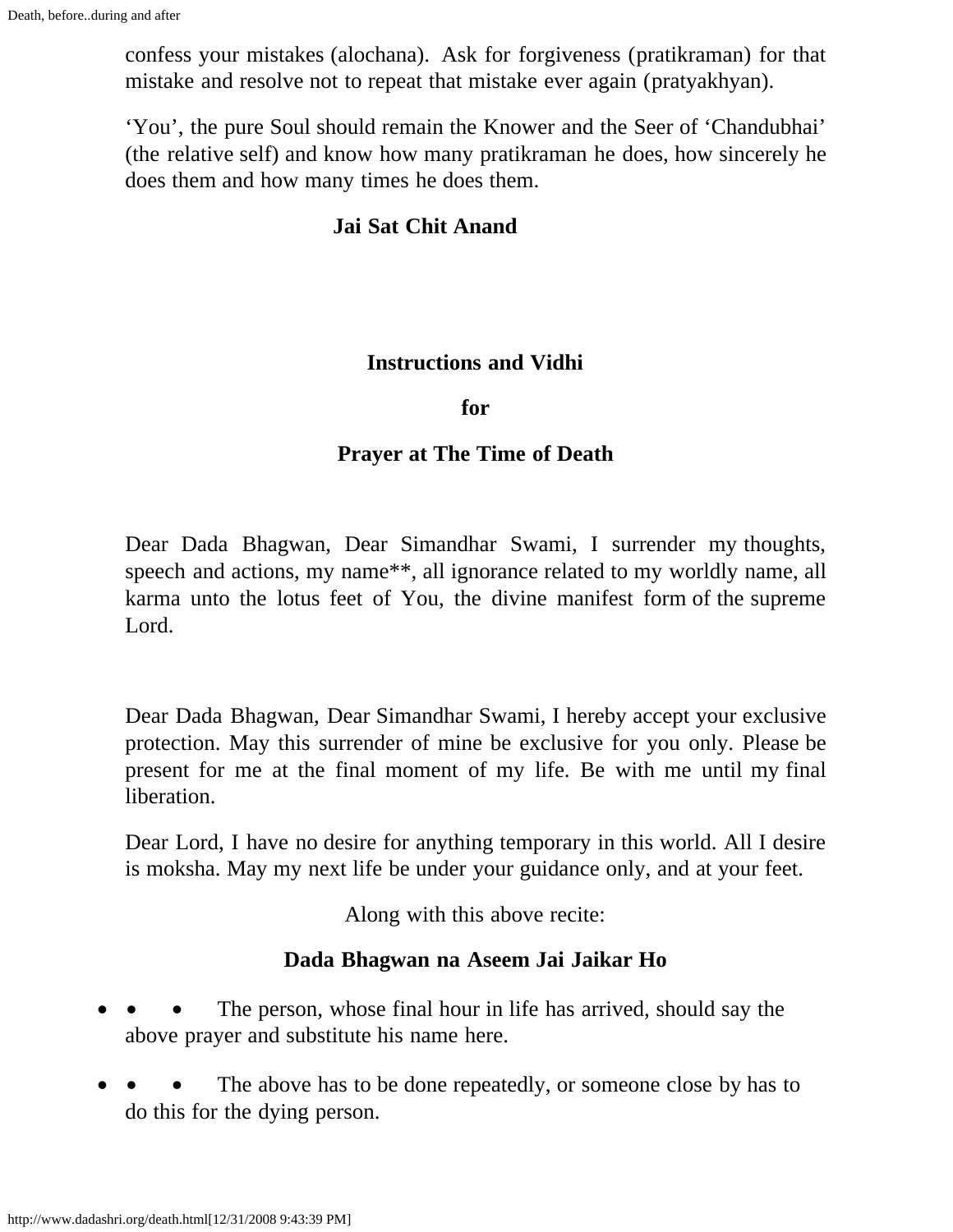#### **Prayer for the One who has Died**

With the live presence of Dada Bhagwan and Lord Simandhar as my witness, we all invoke the pure Soul that is separate from \* recall the name of the dead person\*\*'s thoughts, speech and acts, and all karmas. Dear pure Soul, may bliss and peace be with you, wherever you may be. May you attain moksha without any impediments. Dear Lord Simandhar, please grant him/her your exclusive protection.

Up until this day and this moment, if I have committed any faults related to attachment, abhorrence, anger, greed, false pride and deceit towards\* recall the dead person's name\*, I ask for your forgiveness. I am sincerely repentant for this and please forgive me. Grant me the strength never to repeat these faults ever again.

This prayer may be repeated every time the dead person comes in memory.

### **Jai Sat Chit Anand**

#### **Worlds have come and gone in front of the deathless One…**

[Return to the Beginning Of This Book On Death](#page-0-0)

[pdf Version of this Book](http://www.dadashri.org/death.pdf)

[Return To The Home Of The Gnani On The Web](http://www.dadashri.org/)

[Library of Dadashri](http://www.dadashri.org/books.html)

**Please help disseminate this great book of the Gnani Purush by:**

#### **Click Here**